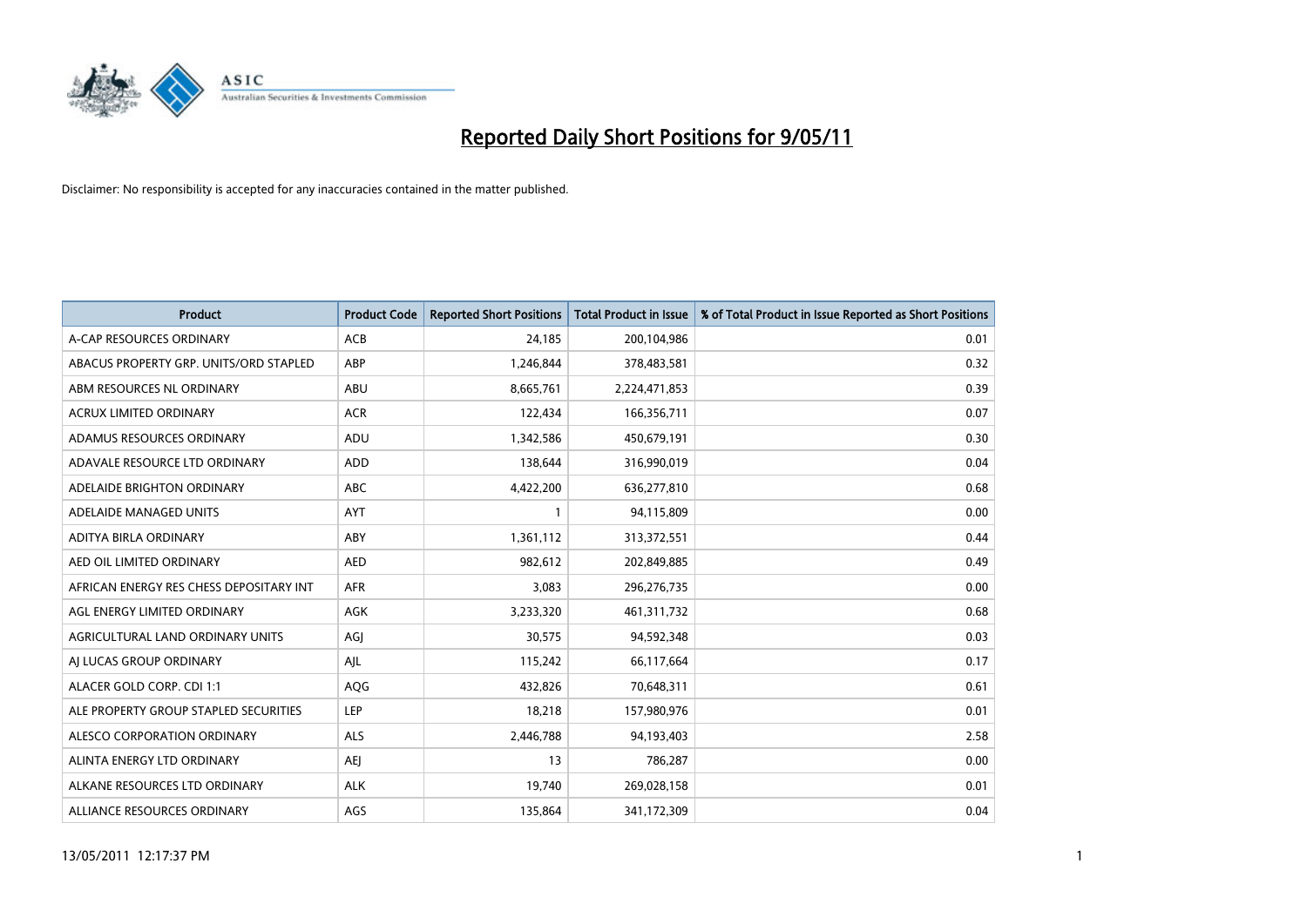

| <b>Product</b>                         | <b>Product Code</b> | <b>Reported Short Positions</b> | Total Product in Issue | % of Total Product in Issue Reported as Short Positions |
|----------------------------------------|---------------------|---------------------------------|------------------------|---------------------------------------------------------|
| ALLIED GOLD LIMITED ORDINARY           | <b>ALD</b>          | 1,302,608                       | 1,198,537,554          | 0.11                                                    |
| ALTONA MINING LTD ORDINARY             | <b>AOH</b>          | 500,000                         | 472,133,029            | 0.11                                                    |
| ALUMINA LIMITED ORDINARY               | <b>AWC</b>          | 20,842,553                      | 2,440,196,187          | 0.86                                                    |
| AMADEUS ENERGY ORDINARY                | AMU                 | 454,000                         | 300,288,855            | 0.15                                                    |
| AMALGAMATED HOLDINGS ORDINARY          | AHD                 | 15,624                          | 157,461,063            | 0.01                                                    |
| AMCOR LIMITED ORDINARY                 | <b>AMC</b>          | 8,101,301                       | 1,227,383,880          | 0.64                                                    |
| AMP LIMITED ORDINARY                   | AMP                 | 10,024,931                      | 2,789,686,764          | 0.34                                                    |
| AMPELLA MINING ORDINARY                | <b>AMX</b>          | 350,456                         | 203,285,108            | 0.17                                                    |
| ANGLOGOLD ASHANTI CDI 5:1              | AGG                 | 11,353                          | 89,207,765             | 0.01                                                    |
| ANSELL LIMITED ORDINARY                | <b>ANN</b>          | 4,065,304                       | 133,011,550            | 3.06                                                    |
| ANTARES ENERGY LTD ORDINARY            | <b>AZZ</b>          | 101,632                         | 275,500,000            | 0.04                                                    |
| ANZ BANKING GRP LTD ORDINARY           | <b>ANZ</b>          | 4,445,391                       | 2,596,524,283          | 0.15                                                    |
| APA GROUP STAPLED SECURITIES           | <b>APA</b>          | 6,279,500                       | 556,193,951            | 1.13                                                    |
| APEX MINERALS NL ORDINARY              | <b>AXM</b>          | 885,146                         | 5,550,243,713          | 0.02                                                    |
| APN EUROPEAN RETAIL UNITS STAPLED SEC. | <b>AEZ</b>          | 11,832                          | 544,910,660            | 0.00                                                    |
| APN NEWS & MEDIA ORDINARY              | <b>APN</b>          | 23,056,220                      | 618,568,292            | 3.72                                                    |
| AQUARIUS PLATINUM. ORDINARY            | <b>AOP</b>          | 2,016,871                       | 470,070,802            | 0.42                                                    |
| AQUILA RESOURCES ORDINARY              | <b>AQA</b>          | 4,122,792                       | 374,368,499            | 1.12                                                    |
| ARAFURA RESOURCE LTD ORDINARY          | <b>ARU</b>          | 5,325,299                       | 367,980,342            | 1.46                                                    |
| ARB CORPORATION ORDINARY               | ARP                 | 6,660                           | 72,481,302             | 0.00                                                    |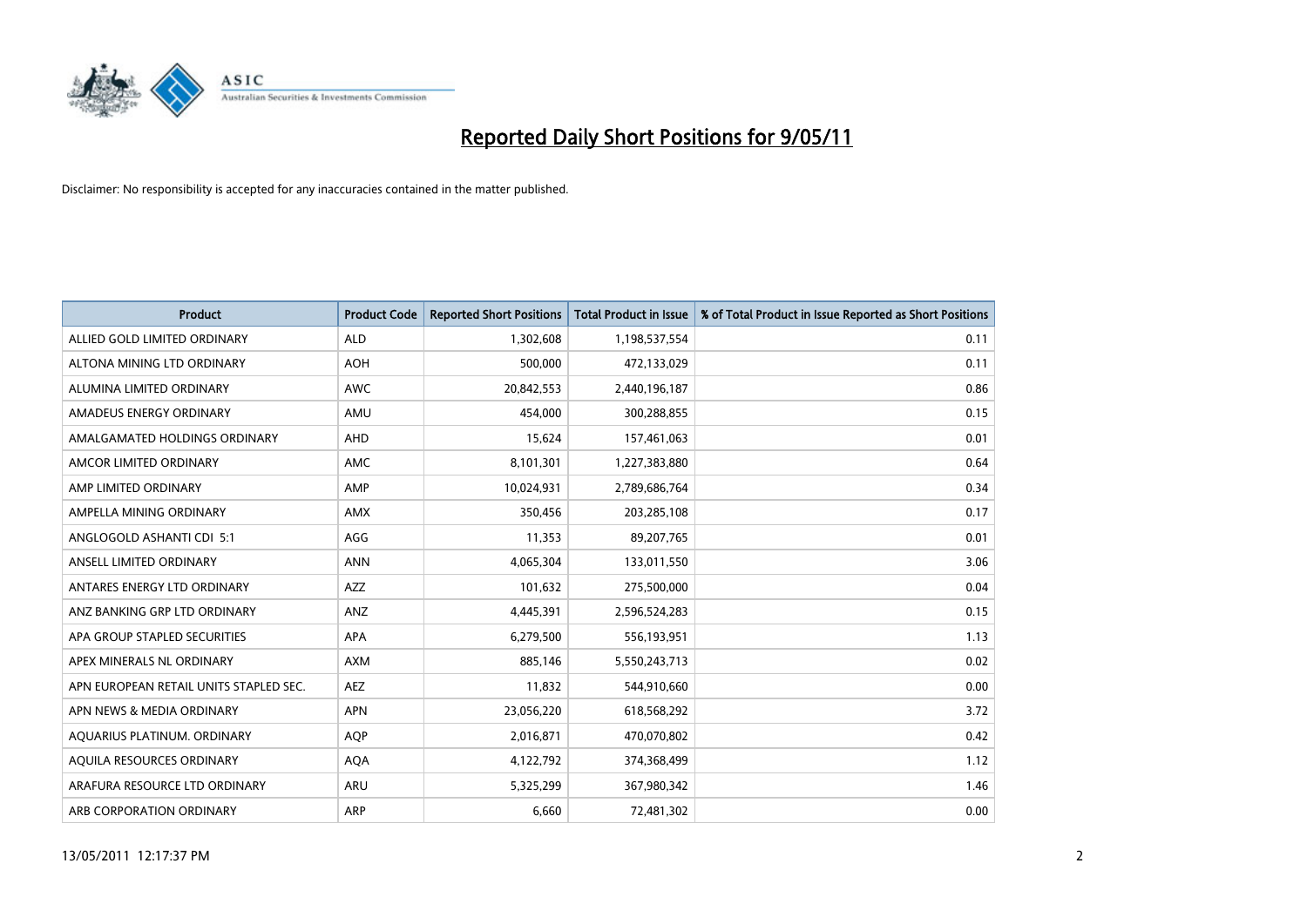

| <b>Product</b>                          | <b>Product Code</b> | <b>Reported Short Positions</b> | <b>Total Product in Issue</b> | % of Total Product in Issue Reported as Short Positions |
|-----------------------------------------|---------------------|---------------------------------|-------------------------------|---------------------------------------------------------|
| ARDENT LEISURE GROUP STAPLED SECURITIES | AAD                 | 581,376                         | 318,147,978                   | 0.17                                                    |
| ARISTOCRAT LEISURE ORDINARY             | ALL                 | 36,579,354                      | 536,480,307                   | 6.81                                                    |
| ASCIANO LIMITED ORDINARY                | <b>AIO</b>          | 17,395,632                      | 2,926,103,883                 | 0.61                                                    |
| ASG GROUP LIMITED ORDINARY              | <b>ASZ</b>          | 68,401                          | 169,117,796                   | 0.04                                                    |
| ASPEN GROUP ORD/UNITS STAPLED           | <b>APZ</b>          | 1,092,655                       | 592,674,670                   | 0.17                                                    |
| ASPIRE MINING LTD ORDINARY              | <b>AKM</b>          | 7,958                           | 539,971,483                   | 0.00                                                    |
| ASTON RES LTD ORDINARY                  | <b>AZT</b>          | 52,578                          | 204,527,604                   | 0.02                                                    |
| ASTRO JAP PROP GROUP STAPLED SECURITIES | AJA                 | 23,513                          | 58,445,002                    | 0.05                                                    |
| ASX LIMITED ORDINARY                    | <b>ASX</b>          | 1,269,546                       | 175,136,729                   | 0.72                                                    |
| ATLANTIC LIMITED ORDINARY               | ATI                 | 519,417                         | 113,179,279                   | 0.46                                                    |
| ATLAS IRON LIMITED ORDINARY             | AGO                 | 1,856,306                       | 823,820,142                   | 0.21                                                    |
| AURORA MINERALS LTD ORDINARY            | ARM                 | 419                             | 104,167,499                   | 0.00                                                    |
| <b>AURORA OIL &amp; GAS ORDINARY</b>    | <b>AUT</b>          | 4,156,960                       | 403,687,342                   | 1.04                                                    |
| <b>AUSDRILL LIMITED ORDINARY</b>        | <b>ASL</b>          | 81,015                          | 300,677,909                   | 0.02                                                    |
| AUSENCO LIMITED ORDINARY                | <b>AAX</b>          | 3,110,215                       | 122,987,022                   | 2.52                                                    |
| AUSTAL LIMITED ORDINARY                 | ASB                 | 194,521                         | 188,069,638                   | 0.10                                                    |
| AUSTAR UNITED ORDINARY                  | <b>AUN</b>          | 2,384,204                       | 1,271,389,658                 | 0.18                                                    |
| AUSTBROKERS HOLDINGS ORDINARY           | <b>AUB</b>          | $\overline{2}$                  | 54,658,736                    | 0.00                                                    |
| AUSTIN ENGINEERING ORDINARY             | ANG                 | 11,323                          | 71,714,403                    | 0.01                                                    |
| <b>AUSTRALAND ASSETS ASSETS</b>         | <b>AAZPB</b>        | 1,168                           | 2,750,000                     | 0.04                                                    |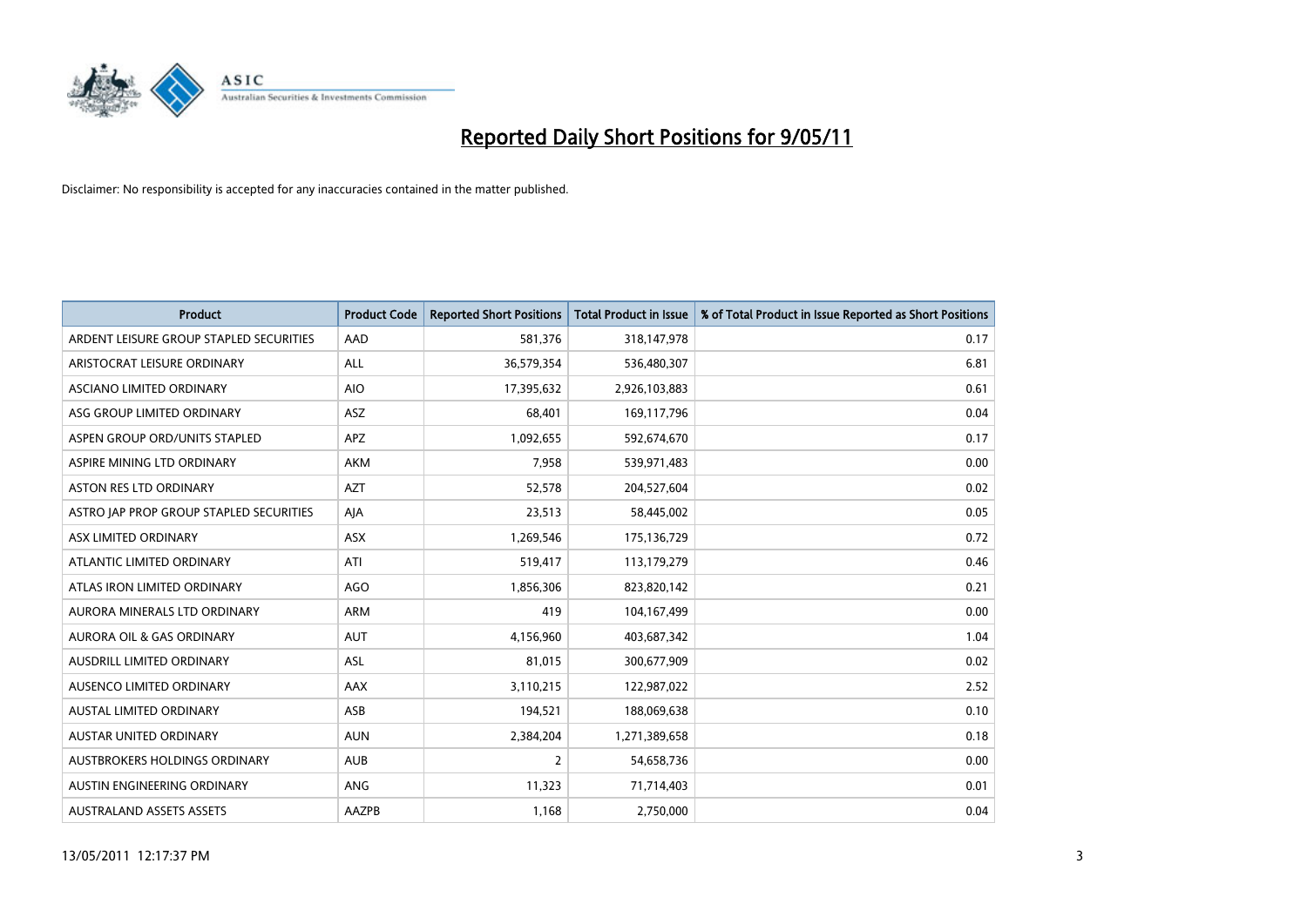

| <b>Product</b>                       | <b>Product Code</b> | <b>Reported Short Positions</b> | Total Product in Issue | % of Total Product in Issue Reported as Short Positions |
|--------------------------------------|---------------------|---------------------------------|------------------------|---------------------------------------------------------|
| AUSTRALAND PROPERTY STAPLED SECURITY | <b>ALZ</b>          | 852,619                         | 576,846,597            | 0.13                                                    |
| AUSTRALIAN AGRICULT. ORDINARY        | AAC                 | 4,391,001                       | 264,264,459            | 1.64                                                    |
| <b>AUSTRALIAN EDUCATION UNITS</b>    | <b>AEU</b>          | 625,000                         | 175,465,397            | 0.36                                                    |
| AUSTRALIAN INFRASTR. UNITS/ORDINARY  | <b>AIX</b>          | 1,185,752                       | 620,733,944            | 0.18                                                    |
| AUSTRALIAN MINES LTD ORDINARY        | <b>AUZ</b>          | 1,400,000                       | 576,910,315            | 0.24                                                    |
| AUSTRALIAN PHARM, ORDINARY           | API                 | 750,895                         | 488,115,883            | 0.14                                                    |
| AUTOMOTIVE HOLDINGS ORDINARY         | <b>AHE</b>          | 115,623                         | 226,387,577            | 0.05                                                    |
| AVEXA LIMITED ORDINARY               | <b>AVX</b>          | 243,657                         | 847,688,779            | 0.03                                                    |
| AWE LIMITED ORDINARY                 | <b>AWE</b>          | 1,923,677                       | 521,871,941            | 0.37                                                    |
| AZUMAH RESOURCES ORDINARY            | <b>AZM</b>          | 167,722                         | 275,196,055            | 0.06                                                    |
| BANDANNA ENERGY ORDINARY             | <b>BND</b>          | 204,733                         | 426,515,482            | 0.04                                                    |
| BANK OF QUEENSLAND. ORDINARY         | <b>BOO</b>          | 3,912,149                       | 222,072,957            | 1.74                                                    |
| <b>BANNERMAN RESOURCES ORDINARY</b>  | <b>BMN</b>          | 379,631                         | 234,435,934            | 0.16                                                    |
| <b>BASE RES LIMITED ORDINARY</b>     | <b>BSE</b>          | 34,683                          | 161,841,114            | 0.02                                                    |
| BATHURST RESOURCES ORDINARY          | <b>BTU</b>          | 6,167,420                       | 613,741,330            | 0.99                                                    |
| <b>BAUXITE RESOURCE LTD ORDINARY</b> | <b>BAU</b>          | 109,797                         | 235,379,896            | 0.05                                                    |
| <b>BC IRON LIMITED ORDINARY</b>      | <b>BCI</b>          | 28,502                          | 94,361,000             | 0.03                                                    |
| BEACH ENERGY LIMITED ORDINARY        | <b>BPT</b>          | 1,544,026                       | 1,102,788,311          | 0.14                                                    |
| BEADELL RESOURCE LTD ORDINARY        | <b>BDR</b>          | 914,961                         | 622,147,828            | 0.13                                                    |
| BENDIGO AND ADELAIDE ORDINARY        | <b>BEN</b>          | 5,555,828                       | 360,268,130            | 1.55                                                    |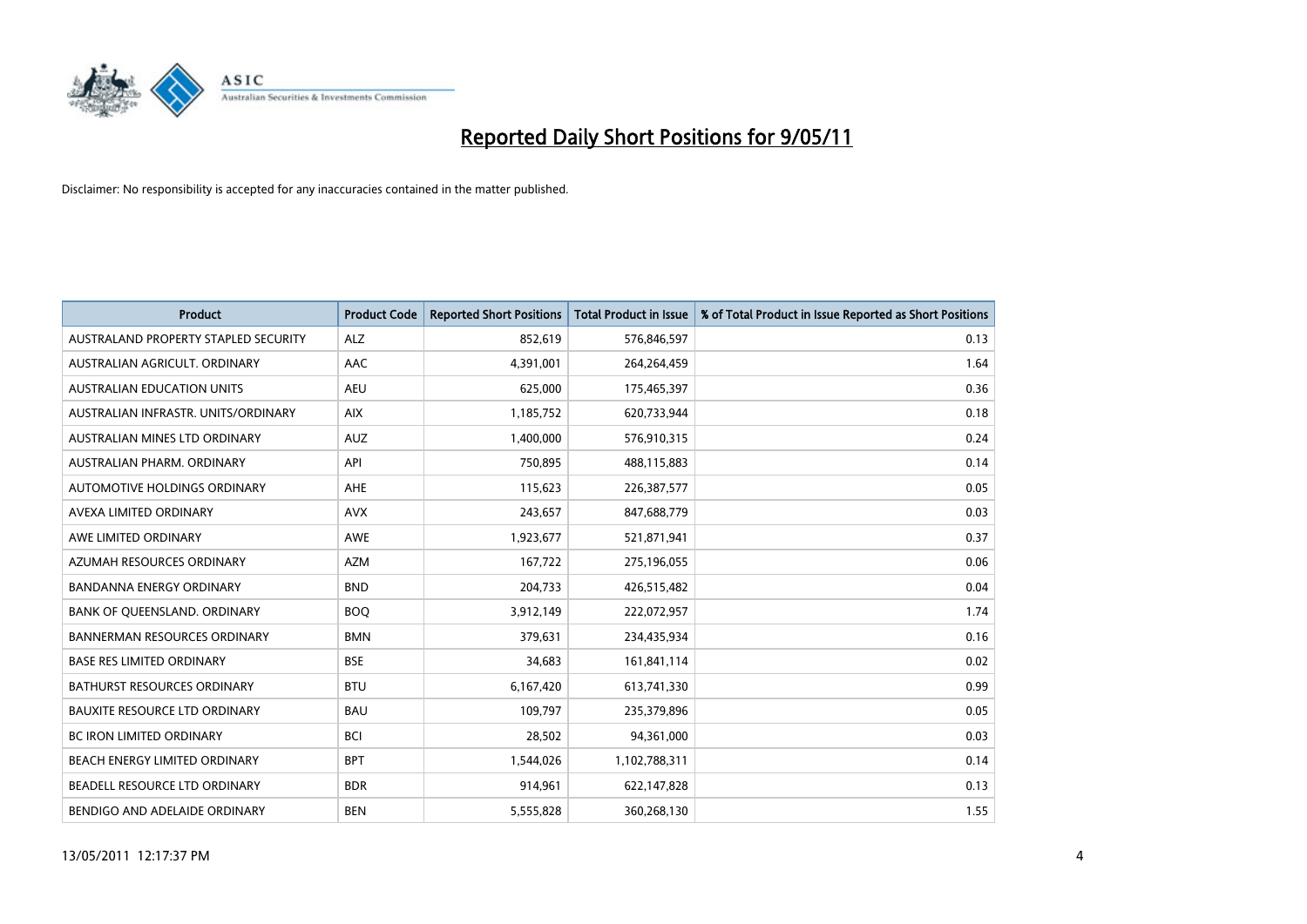

| <b>Product</b>                       | <b>Product Code</b> | <b>Reported Short Positions</b> | Total Product in Issue | % of Total Product in Issue Reported as Short Positions |
|--------------------------------------|---------------------|---------------------------------|------------------------|---------------------------------------------------------|
| BERKELEY RESOURCES ORDINARY          | <b>BKY</b>          | 386,269                         | 174,298,273            | 0.21                                                    |
| BETASHARES ASX FIN ETF UNITS         | <b>OFN</b>          | 28.500                          | 4,509,251              | 0.63                                                    |
| BETASHARES ASX RES ETF UNITS         | <b>ORE</b>          | 198,220                         | 4,519,432              | 4.39                                                    |
| BHP BILLITON LIMITED ORDINARY        | <b>BHP</b>          | 42,079,549                      | 3,209,181,688          | 1.24                                                    |
| <b>BILLABONG ORDINARY</b>            | <b>BBG</b>          | 15,495,948                      | 254,037,587            | 6.09                                                    |
| <b>BIOTA HOLDINGS ORDINARY</b>       | <b>BTA</b>          | 2,076,291                       | 181,417,556            | 1.15                                                    |
| <b>BISALLOY STEEL ORDINARY</b>       | <b>BIS</b>          | 84.480                          | 216,455,965            | 0.04                                                    |
| BKI INVESTMENT LTD ORDINARY          | <b>BKI</b>          | 508                             | 422,863,407            | 0.00                                                    |
| <b>BLACKTHORN RESOURCES ORDINARY</b> | <b>BTR</b>          | 35,848                          | 106,885,300            | 0.03                                                    |
| BLUESCOPE STEEL LTD ORDINARY         | <b>BSL</b>          | 46,899,458                      | 1,842,207,385          | 2.54                                                    |
| <b>BOART LONGYEAR ORDINARY</b>       | <b>BLY</b>          | 5,517,746                       | 461,163,412            | 1.19                                                    |
| <b>BOOM LOGISTICS ORDINARY</b>       | <b>BOL</b>          | 337,999                         | 461,500,712            | 0.07                                                    |
| <b>BORAL LIMITED, ORDINARY</b>       | <b>BLD</b>          | 28,621,111                      | 729,925,990            | 3.92                                                    |
| BOTSWANA METALS LTD ORDINARY         | <b>BML</b>          | 7,000                           | 143,717,013            | 0.00                                                    |
| <b>BOW ENERGY LIMITED ORDINARY</b>   | <b>BOW</b>          | 3,781,495                       | 349,417,229            | 1.08                                                    |
| <b>BRADKEN LIMITED ORDINARY</b>      | <b>BKN</b>          | 1,454,577                       | 142,829,226            | 1.02                                                    |
| <b>BRAMBLES LIMITED ORDINARY</b>     | <b>BXB</b>          | 12,142,327                      | 1,479,302,746          | 0.80                                                    |
| BREVILLE GROUP LTD ORDINARY          | <b>BRG</b>          | 2,685                           | 129,995,322            | 0.00                                                    |
| <b>BRICKWORKS LIMITED ORDINARY</b>   | <b>BKW</b>          | 14,467                          | 147,567,333            | 0.01                                                    |
| <b>BROCKMAN RESOURCES ORDINARY</b>   | <b>BRM</b>          | 173,597                         | 144,803,151            | 0.12                                                    |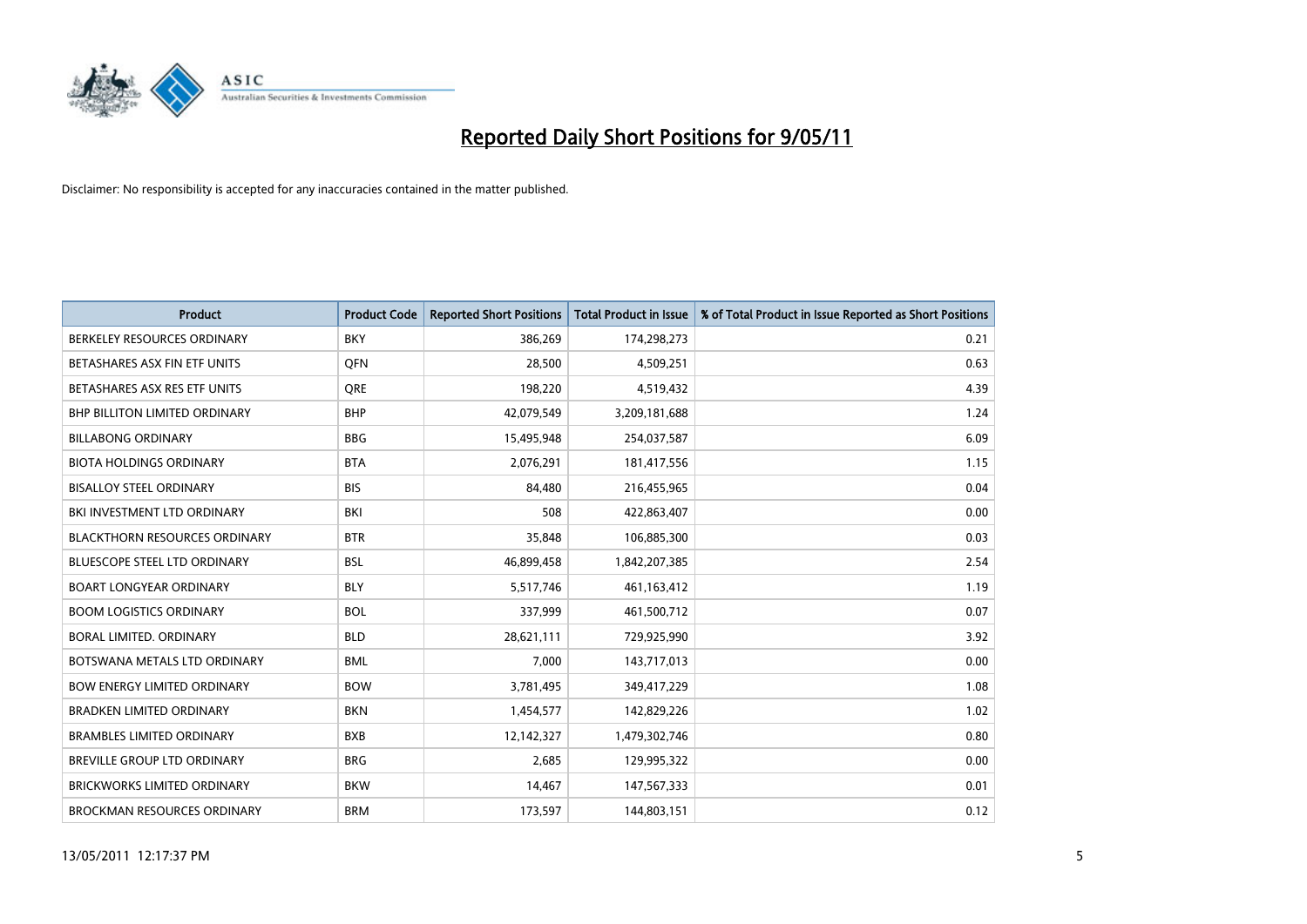

| <b>Product</b>                        | <b>Product Code</b> | <b>Reported Short Positions</b> | Total Product in Issue | % of Total Product in Issue Reported as Short Positions |
|---------------------------------------|---------------------|---------------------------------|------------------------|---------------------------------------------------------|
| BT INVESTMENT MNGMNT ORDINARY         | <b>BTT</b>          | 554,785                         | 160,000,000            | 0.35                                                    |
| <b>BURU ENERGY ORDINARY</b>           | <b>BRU</b>          | 7,049,220                       | 182,840,549            | 3.86                                                    |
| <b>BWP TRUST ORDINARY UNITS</b>       | <b>BWP</b>          | 627,634                         | 520,012,793            | 0.11                                                    |
| CABCHARGE AUSTRALIA ORDINARY          | CAB                 | 1,030,490                       | 120,437,014            | 0.86                                                    |
| CALTEX AUSTRALIA ORDINARY             | <b>CTX</b>          | 6,210,630                       | 270,000,000            | 2.33                                                    |
| <b>CAMPBELL BROTHERS ORDINARY</b>     | CPB                 | 66,982                          | 67,503,411             | 0.09                                                    |
| CAPE LAMBERT RES LTD ORDINARY         | <b>CFE</b>          | 1,169,977                       | 571,849,603            | 0.20                                                    |
| CARABELLA RES LTD ORDINARY            | <b>CLR</b>          | 355,941                         | 54,711,817             | 0.65                                                    |
| <b>CARBON ENERGY ORDINARY</b>         | <b>CNX</b>          | 780.851                         | 698,517,858            | 0.10                                                    |
| <b>CARDNO LIMITED ORDINARY</b>        | CDD                 | 698                             | 106,840,756            | 0.00                                                    |
| CARNARVON PETROLEUM ORDINARY          | <b>CVN</b>          | 8,667,283                       | 687,820,634            | 1.25                                                    |
| <b>CARNEGIE WAVE ENERGY ORDINARY</b>  | <b>CWE</b>          | 83,000                          | 859,087,627            | 0.01                                                    |
| CARPATHIAN RESOURCES ORDINARY         | <b>CPN</b>          | 75,000                          | 265,533,501            | 0.03                                                    |
| CARPENTARIA EXP. LTD ORDINARY         | CAP                 | 9,777                           | 98,741,301             | 0.01                                                    |
| CARSALES.COM LTD ORDINARY             | <b>CRZ</b>          | 4,026,948                       | 234,338,300            | 1.70                                                    |
| CASH CONVERTERS ORD/DIV ACCESS        | CCV                 | 68,191                          | 379,761,025            | 0.01                                                    |
| <b>CASPIAN OIL &amp; GAS ORDINARY</b> | CIG                 | 50,000                          | 1,331,500,513          | 0.00                                                    |
| CATALPA RESOURCES ORDINARY            | CAH                 | 136,561                         | 178,014,015            | 0.07                                                    |
| <b>CEC GROUP LIMITED ORDINARY</b>     | <b>CEG</b>          | 1,750                           | 79,662,662             | 0.00                                                    |
| <b>CELLNET GROUP ORDINARY</b>         | <b>CLT</b>          | 1,342                           | 61,596,082             | 0.00                                                    |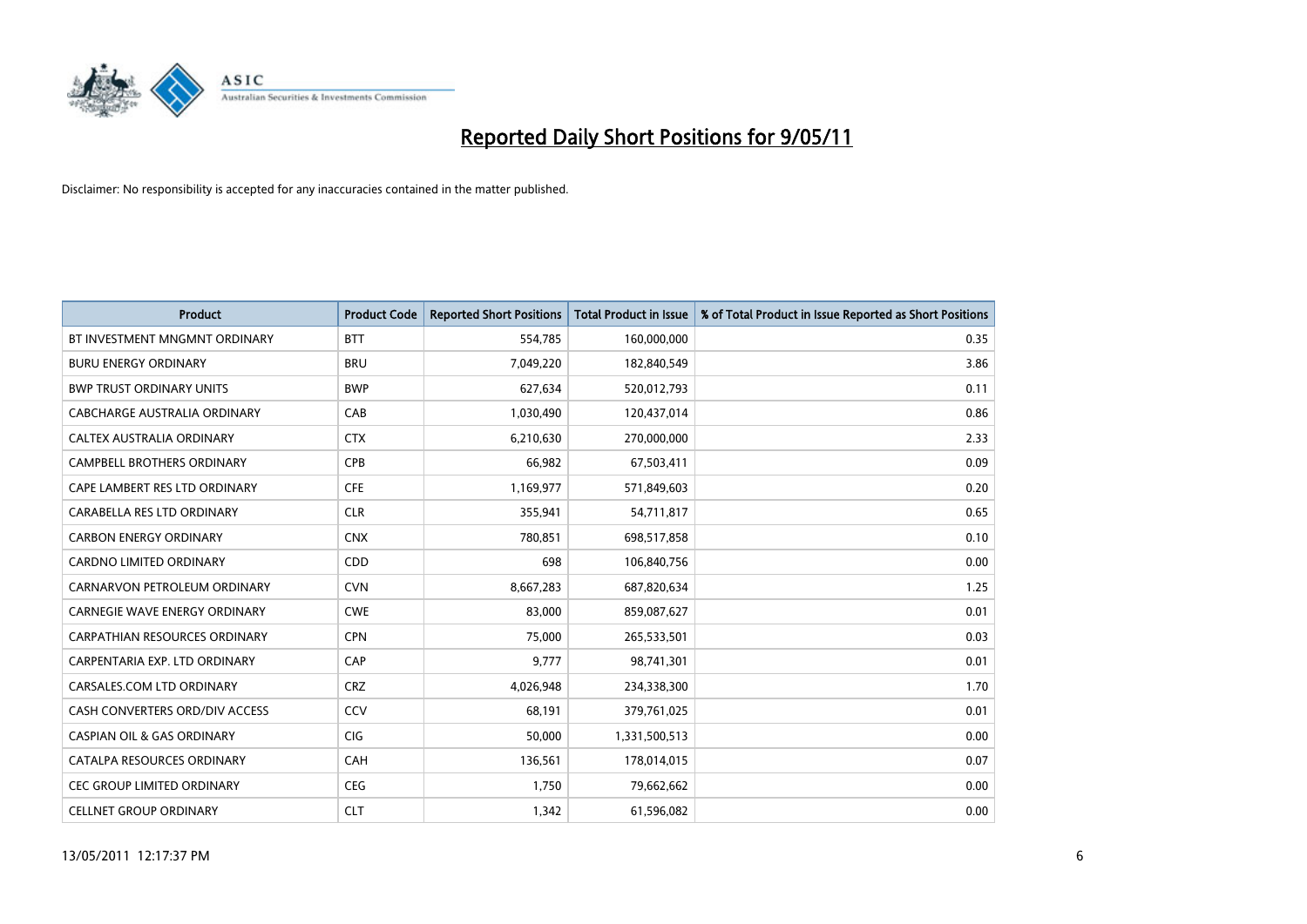

| <b>Product</b>                                | <b>Product Code</b> | <b>Reported Short Positions</b> | Total Product in Issue | % of Total Product in Issue Reported as Short Positions |
|-----------------------------------------------|---------------------|---------------------------------|------------------------|---------------------------------------------------------|
| CENTRAL PETROLEUM ORDINARY                    | <b>CTP</b>          | 403,174                         | 982,298,842            | 0.04                                                    |
| CENTRO PROPERTIES UNITS/ORD STAPLED           | <b>CNP</b>          | 154,452                         | 972,414,514            | 0.02                                                    |
| <b>CENTRO RETAIL GROUP STAPLED SECURITIES</b> | <b>CER</b>          | 732,002                         | 2,286,399,424          | 0.03                                                    |
| <b>CERAMIC FUEL CELLS ORDINARY</b>            | <b>CFU</b>          | 1,472,494                       | 1,201,353,566          | 0.12                                                    |
| <b>CFS RETAIL PROPERTY UNITS</b>              | <b>CFX</b>          | 39,260,765                      | 2,839,591,911          | 1.36                                                    |
| <b>CGA MINING LIMITED ORDINARY</b>            | <b>CGX</b>          | 288,709                         | 333,265,726            | 0.09                                                    |
| <b>CHALLENGER DIV.PRO. STAPLED UNITS</b>      | <b>CDI</b>          | 65,034                          | 913,426,007            | 0.00                                                    |
| <b>CHALLENGER INFRAST, STAPLED UNITS</b>      | <b>CIF</b>          | 8,176                           | 316,223,785            | 0.00                                                    |
| <b>CHALLENGER LIMITED ORDINARY</b>            | CGF                 | 4,966,373                       | 500,332,188            | 0.98                                                    |
| <b>CHANDLER MACLEOD LTD ORDINARY</b>          | <b>CMG</b>          | 11,970                          | 463,971,344            | 0.00                                                    |
| CHARTER HALL GROUP STAPLED US PROHIBIT.       | <b>CHC</b>          | 1,129,071                       | 306,341,814            | 0.36                                                    |
| <b>CHARTER HALL OFFICE UNIT</b>               | CQO                 | 2,139,434                       | 493,319,730            | 0.43                                                    |
| <b>CHARTER HALL RETAIL UNITS</b>              | <b>COR</b>          | 396,256                         | 305,200,723            | 0.11                                                    |
| CHEMGENEX PHARMACEUT ORDINARY                 | <b>CXS</b>          | 5,107,206                       | 313,558,870            | 1.63                                                    |
| CITIGOLD CORP LTD ORDINARY                    | <b>CTO</b>          | 2,059,217                       | 1,040,278,301          | 0.20                                                    |
| CLINUVEL PHARMACEUT, ORDINARY                 | <b>CUV</b>          | 4,127                           | 30,381,706             | 0.01                                                    |
| <b>CLOUGH LIMITED ORDINARY</b>                | <b>CLO</b>          | 276,055                         | 769,801,269            | 0.03                                                    |
| <b>COAL &amp; ALLIED ORDINARY</b>             | <b>CNA</b>          | 774                             | 86,584,735             | 0.00                                                    |
| COAL OF AFRICA LTD ORDINARY                   | <b>CZA</b>          | 843,537                         | 531,139,661            | 0.16                                                    |
| COALSPUR MINES LTD ORDINARY                   | <b>CPL</b>          | 1,557,537                       | 527,593,428            | 0.29                                                    |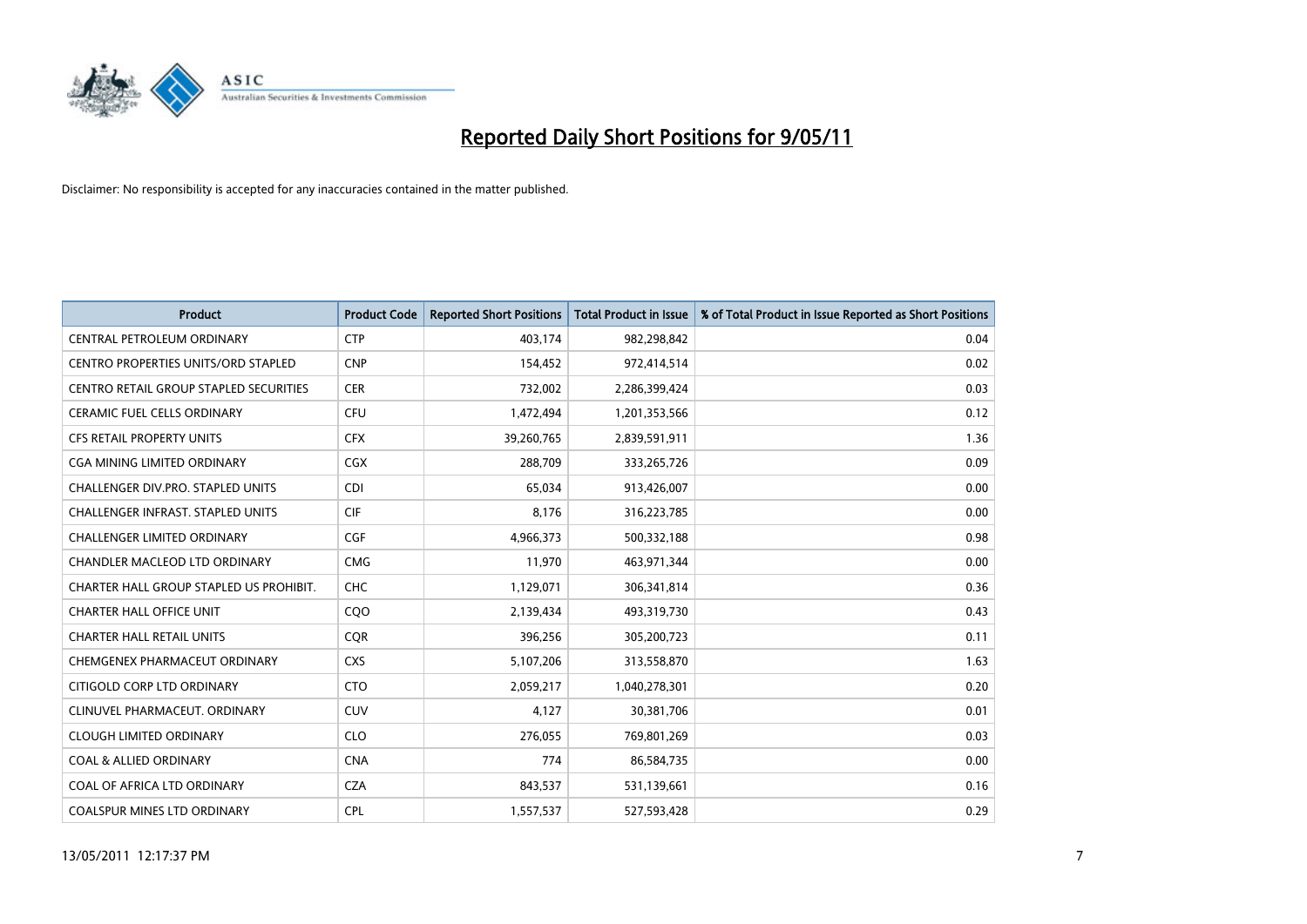

| <b>Product</b>                          | <b>Product Code</b> | <b>Reported Short Positions</b> | <b>Total Product in Issue</b> | % of Total Product in Issue Reported as Short Positions |
|-----------------------------------------|---------------------|---------------------------------|-------------------------------|---------------------------------------------------------|
|                                         |                     |                                 |                               |                                                         |
| COCA-COLA AMATIL ORDINARY               | <b>CCL</b>          | 10,975,253                      | 757,969,396                   | 1.43                                                    |
| COCHLEAR LIMITED ORDINARY               | <b>COH</b>          | 1,610,035                       | 56,745,023                    | 2.83                                                    |
| <b>COCKATOO COAL ORDINARY</b>           | <b>COK</b>          | 10,387,954                      | 1,016,096,908                 | 1.01                                                    |
| <b>COKAL LTD ORDINARY</b>               | <b>CKA</b>          | 402,815                         | 128,083,735                   | 0.32                                                    |
| COMMONWEALTH BANK, ORDINARY             | <b>CBA</b>          | 14,674,268                      | 1,558,614,744                 | 0.88                                                    |
| <b>COMMONWEALTH PROP ORDINARY UNITS</b> | <b>CPA</b>          | 33,993,541                      | 2,449,599,711                 | 1.39                                                    |
| <b>COMPASS RESOURCES ORDINARY</b>       | <b>CMR</b>          | 160,952                         | 147,402,920                   | 0.11                                                    |
| <b>COMPUTERSHARE LTD ORDINARY</b>       | <b>CPU</b>          | 4,274,253                       | 555,664,059                   | 0.75                                                    |
| <b>CONNECTEAST GROUP STAPLED</b>        | <b>CEU</b>          | 27,128,797                      | 3,940,145,951                 | 0.69                                                    |
| CONQUEST MINING ORDINARY                | <b>COT</b>          | 209,430                         | 583,241,478                   | 0.02                                                    |
| CONSOLIDATED MEDIA. ORDINARY            | <b>CMI</b>          | 3,738,958                       | 561,834,996                   | 0.66                                                    |
| CONTANGO MICROCAP ORDINARY              | <b>CTN</b>          | 7,500                           | 146,423,793                   | 0.01                                                    |
| CONTINENTAL COAL LTD ORDINARY           | CCC                 | 682,763                         | 1,980,616,757                 | 0.03                                                    |
| COOPER ENERGY LTD ORDINARY              | COE                 | 89,539                          | 292,576,001                   | 0.03                                                    |
| <b>COPPER STRIKE LTD ORDINARY</b>       | <b>CSE</b>          | 714                             | 129,455,571                   | 0.00                                                    |
| CORDLIFE LIMITED ORDINARY               | CBB                 |                                 | 145,360,920                   | 0.00                                                    |
| COUNT FINANCIAL ORDINARY                | COU                 | 691,875                         | 262,212,976                   | 0.27                                                    |
| CROMWELL PROP STAPLED SECURITIES        | <b>CMW</b>          | 85,622                          | 962,845,605                   | 0.01                                                    |
| <b>CROWN LIMITED ORDINARY</b>           | <b>CWN</b>          | 4,131,285                       | 754,131,800                   | 0.53                                                    |
| <b>CSG LIMITED ORDINARY</b>             | CSV                 | 861,277                         | 277,224,500                   | 0.31                                                    |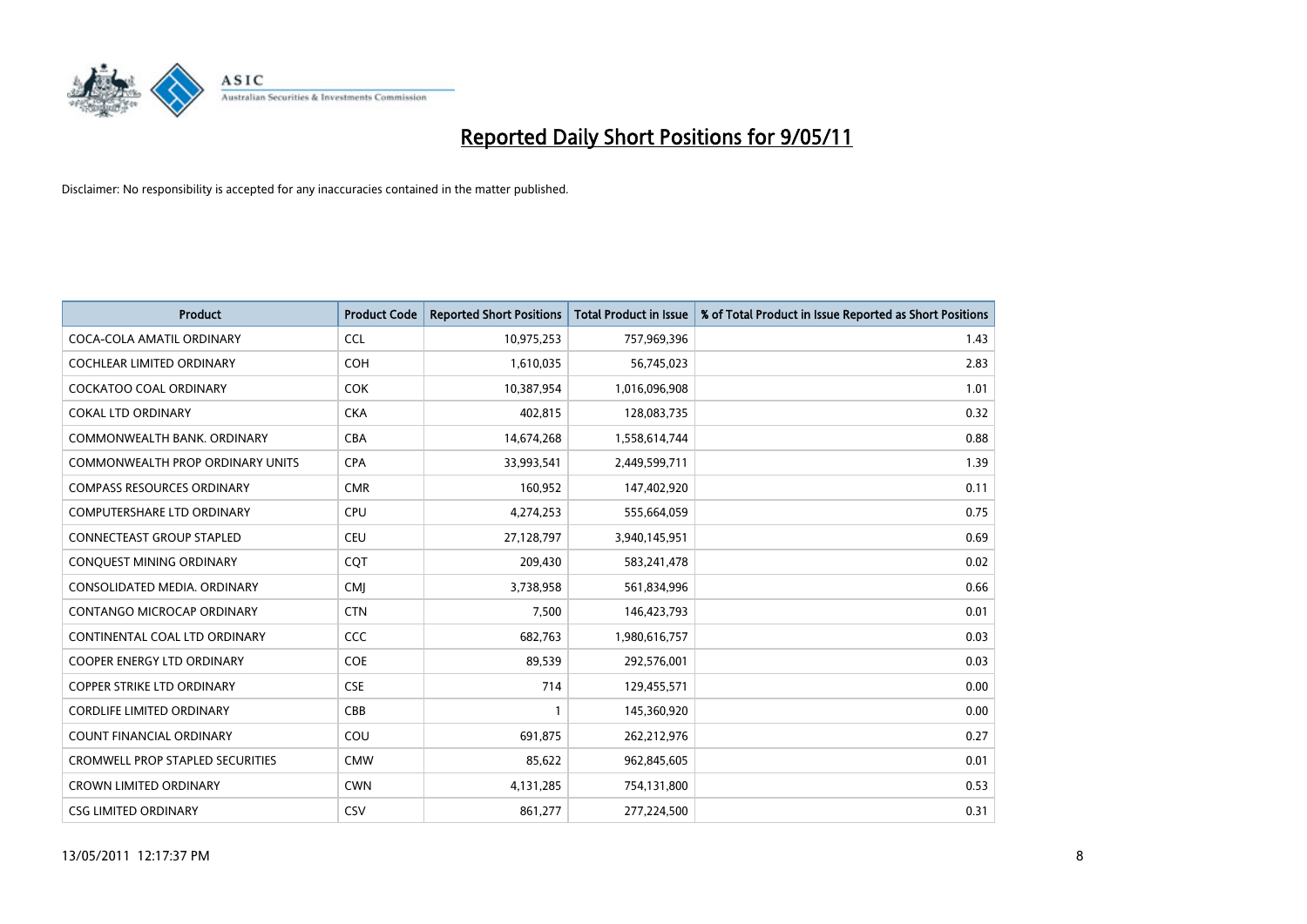

| <b>Product</b>                      | <b>Product Code</b> | <b>Reported Short Positions</b> | Total Product in Issue | % of Total Product in Issue Reported as Short Positions |
|-------------------------------------|---------------------|---------------------------------|------------------------|---------------------------------------------------------|
| <b>CSL LIMITED ORDINARY</b>         | <b>CSL</b>          | 8,594,832                       | 537,360,639            | 1.58                                                    |
| <b>CSR LIMITED ORDINARY</b>         | <b>CSR</b>          | 14,605,373                      | 506,000,315            | 2.88                                                    |
| <b>CUDECO LIMITED ORDINARY</b>      | <b>CDU</b>          | 902,106                         | 145,512,643            | 0.61                                                    |
| <b>CUE ENERGY RESOURCE ORDINARY</b> | <b>CUE</b>          | 84,070                          | 694,819,718            | 0.01                                                    |
| <b>CUSTOMERS LIMITED ORDINARY</b>   | <b>CUS</b>          | 61,773                          | 134,869,357            | 0.04                                                    |
| DART ENERGY LTD ORDINARY            | <b>DTE</b>          | 605,084                         | 659,706,374            | 0.08                                                    |
| DAVID JONES LIMITED ORDINARY        | <b>DIS</b>          | 22,110,340                      | 518,034,694            | 4.27                                                    |
| DECMIL GROUP LIMITED ORDINARY       | <b>DCG</b>          | 17,397                          | 124,204,568            | 0.01                                                    |
| DEEP YELLOW LIMITED ORDINARY        | <b>DYL</b>          | 15,876                          | 1,127,534,458          | 0.00                                                    |
| DEVINE LIMITED ORDINARY             | <b>DVN</b>          | 1,000                           | 634,918,223            | 0.00                                                    |
| DEXUS PROPERTY GROUP STAPLED UNITS  | <b>DXS</b>          | 18,388,328                      | 4,839,024,176          | 0.38                                                    |
| DISCOVERY METALS LTD ORDINARY       | <b>DML</b>          | 3,057,107                       | 437,114,481            | 0.69                                                    |
| DJERRIWARRH ORDINARY                | <b>DIW</b>          | 204                             | 214,589,736            | 0.00                                                    |
| DOMINO PIZZA ENTERPR ORDINARY       | <b>DMP</b>          | 245,003                         | 68,407,674             | 0.36                                                    |
| DOWNER EDI LIMITED ORDINARY         | <b>DOW</b>          | 6,831,066                       | 429,100,296            | 1.59                                                    |
| DUET GROUP STAPLED US PROHIBIT.     | <b>DUE</b>          | 2,031,847                       | 909,692,991            | 0.21                                                    |
| DULUXGROUP LIMITED ORDINARY         | <b>DLX</b>          | 8,073,234                       | 367,456,259            | 2.19                                                    |
| DWS ADVANCED ORDINARY               | <b>DWS</b>          | 2,337                           | 132,362,763            | 0.00                                                    |
| DYESOL LIMITED ORDINARY             | <b>DYE</b>          | 250,500                         | 153,894,736            | 0.16                                                    |
| <b>EASTERN STAR GAS ORDINARY</b>    | ESG                 | 7,113,524                       | 991,567,041            | 0.70                                                    |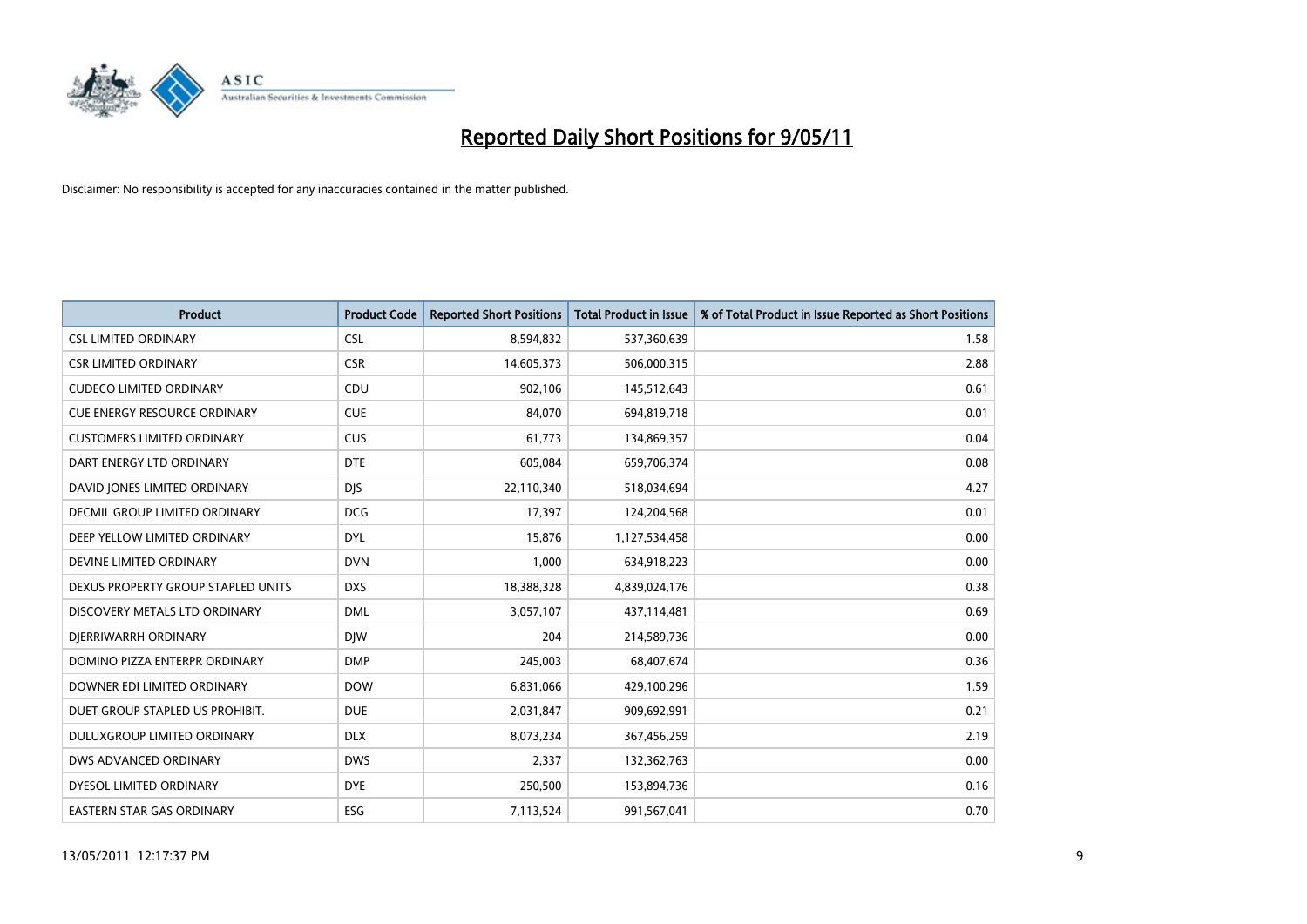

| <b>Product</b>                            | <b>Product Code</b> | <b>Reported Short Positions</b> | Total Product in Issue | % of Total Product in Issue Reported as Short Positions |
|-------------------------------------------|---------------------|---------------------------------|------------------------|---------------------------------------------------------|
| EDT RETAIL TRUST UNITS                    | <b>EDT</b>          | 117,407                         | 4,700,290,868          | 0.00                                                    |
| ELDERS LIMITED HYBRIDS                    | <b>ELDPA</b>        | 158,134                         | 1,500,000              | 10.54                                                   |
| <b>ELDERS LIMITED ORDINARY</b>            | <b>ELD</b>          | 15,541,236                      | 448,598,480            | 3.45                                                    |
| ELDORADO GOLD CORP CDI 1:1                | EAU                 | 103,041                         | 19,644,760             | 0.51                                                    |
| ELEMENTAL MINERALS ORDINARY               | <b>ELM</b>          | 67,620                          | 158,541,062            | 0.04                                                    |
| ELIXIR PETROLEUM LTD ORDINARY             | <b>EXR</b>          | 324,400                         | 188,988,472            | 0.17                                                    |
| <b>EMECO HOLDINGS ORDINARY</b>            | <b>EHL</b>          | 623,787                         | 631,237,586            | 0.10                                                    |
| ENERGY RESOURCES ORDINARY 'A'             | <b>ERA</b>          | 4,864,654                       | 190,737,934            | 2.55                                                    |
| <b>ENERGY WORLD CORPOR, ORDINARY</b>      | <b>EWC</b>          | 20,059,256                      | 1,561,166,672          | 1.26                                                    |
| <b>ENTEK ENERGY LTD ORDINARY</b>          | <b>ETE</b>          | 489,903                         | 330,846,405            | 0.15                                                    |
| ENTELLECT LIMITED ORDINARY                | <b>ESN</b>          | 464,050                         | 87,239,240             | 0.53                                                    |
| <b>ENVESTRA LIMITED ORDINARY</b>          | <b>ENV</b>          | 3,273,138                       | 1,468,560,201          | 0.22                                                    |
| EQUINOX MINERALS LTD CHESS DEPOSITARY INT | EON                 | 662,200                         | 879,495,876            | 0.06                                                    |
| <b>EVEREST FINANCIAL ORDINARY</b>         | EFG                 | 4,300                           | 25,143,824             | 0.02                                                    |
| <b>EXTRACT RESOURCES ORDINARY</b>         | <b>EXT</b>          | 526,638                         | 251,028,608            | 0.21                                                    |
| FAIRFAX MEDIA LTD ORDINARY                | <b>FXI</b>          | 319,137,756                     | 2,351,955,725          | 13.55                                                   |
| FAR LTD ORDINARY                          | <b>FAR</b>          | 21,000,000                      | 1,245,351,164          | 1.69                                                    |
| FERRAUS LIMITED ORDINARY                  | <b>FRS</b>          | 370                             | 249,398,565            | 0.00                                                    |
| FISHER & PAYKEL APP. ORDINARY             | <b>FPA</b>          | 18,298                          | 724,235,162            | 0.00                                                    |
| FISHER & PAYKEL H. ORDINARY               | <b>FPH</b>          | 2,385,266                       | 520,473,867            | 0.46                                                    |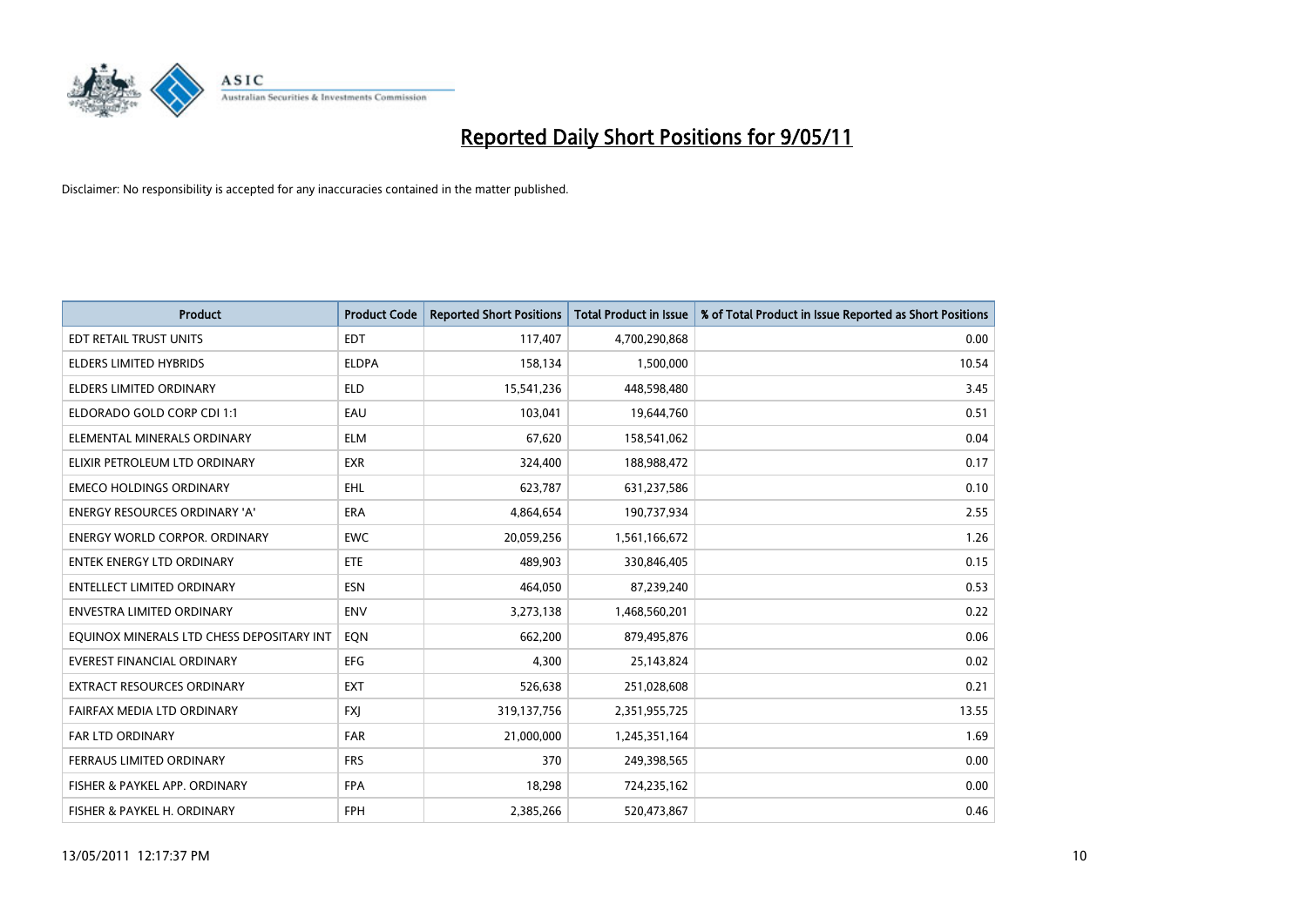

| <b>Product</b>                        | <b>Product Code</b> | <b>Reported Short Positions</b> | <b>Total Product in Issue</b> | % of Total Product in Issue Reported as Short Positions |
|---------------------------------------|---------------------|---------------------------------|-------------------------------|---------------------------------------------------------|
| FKP PROPERTY GROUP STAPLED SECURITIES | <b>FKP</b>          | 19,425,064                      | 1,184,196,147                 | 1.64                                                    |
| FLEETWOOD CORP ORDINARY               | <b>FWD</b>          | 206,601                         | 57,820,053                    | 0.35                                                    |
| FLETCHER BUILDING ORDINARY            | <b>FBU</b>          | 5,910,136                       | 678,573,570                   | 0.87                                                    |
| FLEXIGROUP LIMITED ORDINARY           | <b>FXL</b>          | 106,697                         | 275,472,492                   | 0.04                                                    |
| <b>FLIGHT CENTRE ORDINARY</b>         | <b>FLT</b>          | 3,539,262                       | 99,939,087                    | 3.52                                                    |
| FLINDERS MINES LTD ORDINARY           | <b>FMS</b>          | 21,266,491                      | 1,820,634,571                 | 1.15                                                    |
| FOCUS MINERALS LTD ORDINARY           | <b>FML</b>          | 339,999                         | 3,440,515,431                 | 0.01                                                    |
| FORGE GROUP LIMITED ORDINARY          | <b>FGE</b>          | 27,782                          | 82,924,014                    | 0.02                                                    |
| FORTE ENERGY NL ORDINARY              | <b>FTE</b>          | 2,658,986                       | 695,589,311                   | 0.38                                                    |
| FORTESCUE METALS GRP ORDINARY         | <b>FMG</b>          | 18,457,267                      | 3,112,917,409                 | 0.58                                                    |
| <b>FOSTER'S GROUP ORDINARY</b>        | FGL                 | 5,891,659                       | 1,940,782,034                 | 0.30                                                    |
| FTD CORPORATION ORDINARY              | <b>FTD</b>          | 8,088                           | 36,474,593                    | 0.02                                                    |
| FUNTASTIC LIMITED ORDINARY            | <b>FUN</b>          | 322,528                         | 340,997,682                   | 0.09                                                    |
| <b>G.U.D. HOLDINGS ORDINARY</b>       | GUD                 | 387,666                         | 69,089,611                    | 0.55                                                    |
| <b>GALAXY RESOURCES ORDINARY</b>      | <b>GXY</b>          | 975,422                         | 245,236,053                   | 0.39                                                    |
| <b>GEODYNAMICS LIMITED ORDINARY</b>   | GDY                 | 220,613                         | 336,892,832                   | 0.07                                                    |
| <b>GINDALBIE METALS LTD ORDINARY</b>  | <b>GBG</b>          | 47,421,433                      | 935,615,590                   | 5.07                                                    |
| <b>GLOBAL MINING ORDINARY</b>         | <b>GMI</b>          | 8,951                           | 191,820,968                   | 0.00                                                    |
| <b>GLOUCESTER COAL ORDINARY</b>       | GCL                 | 376,082                         | 140,447,062                   | 0.26                                                    |
| <b>GME RESOURCES LTD ORDINARY</b>     | <b>GME</b>          | 800                             | 302,352,750                   | 0.00                                                    |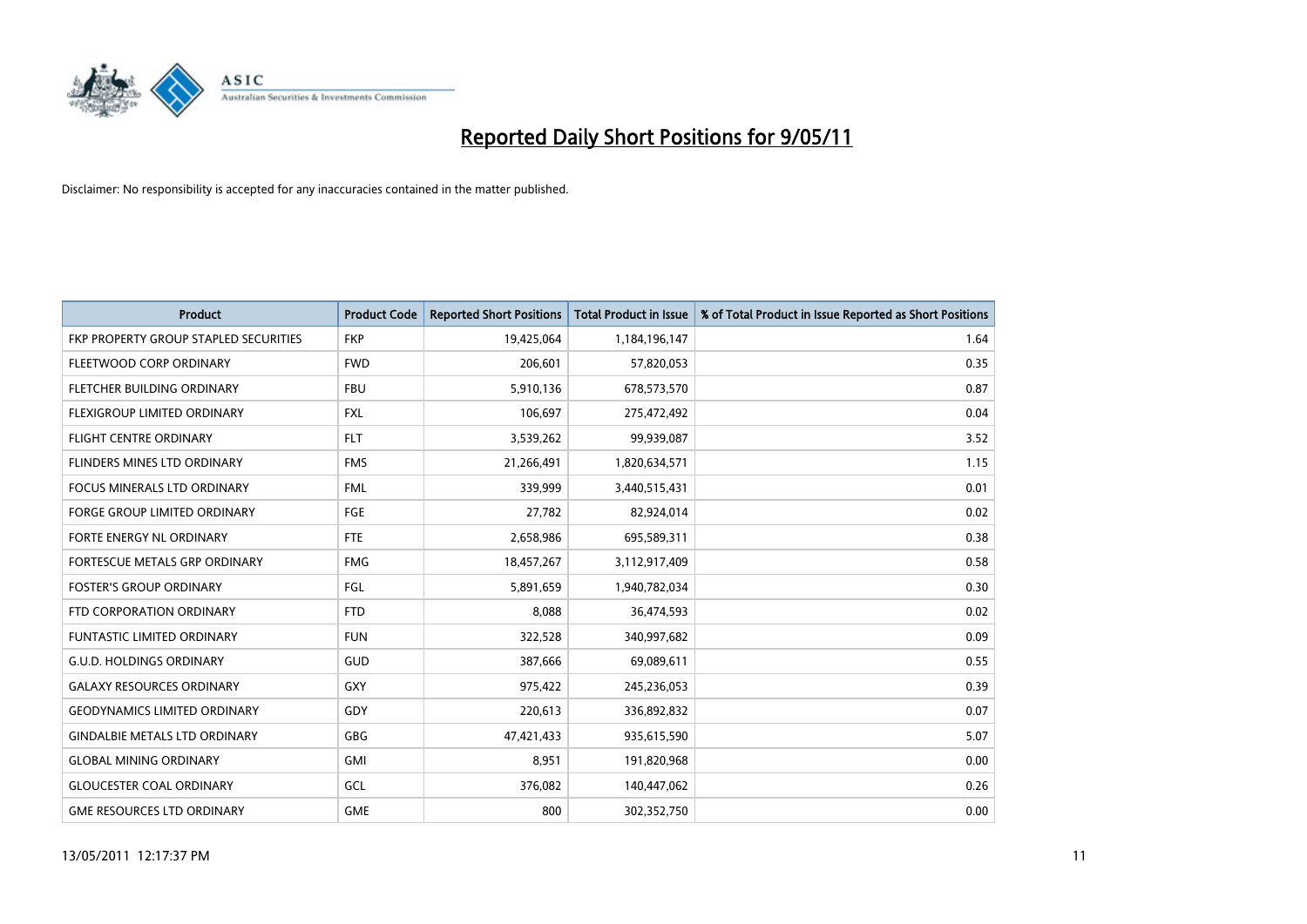

| <b>Product</b>                                   | <b>Product Code</b> | <b>Reported Short Positions</b> | <b>Total Product in Issue</b> | % of Total Product in Issue Reported as Short Positions |
|--------------------------------------------------|---------------------|---------------------------------|-------------------------------|---------------------------------------------------------|
| <b>GOLD ONE INT LTD ORDINARY</b>                 | GDO                 | 110,041                         | 807,350,406                   | 0.01                                                    |
| <b>GOLD ROAD RES LTD ORDINARY</b>                | GOR                 | 36,365                          | 286,359,055                   | 0.01                                                    |
| <b>GOLDEN RIM RESOURCES ORDINARY</b>             | <b>GMR</b>          | 563                             | 359,396,731                   | 0.00                                                    |
| <b>GOLDEN WEST RESOURCE ORDINARY</b>             | <b>GWR</b>          | 1,651                           | 192,082,567                   | 0.00                                                    |
| <b>GOODMAN FIELDER, ORDINARY</b>                 | GFF                 | 50,146,353                      | 1,380,386,438                 | 3.64                                                    |
| <b>GOODMAN GROUP STAPLED US PROHIBIT.</b>        | <b>GMG</b>          | 9,128,125                       | 6,893,222,796                 | 0.12                                                    |
| <b>GPT GROUP STAPLED SEC.</b>                    | <b>GPT</b>          | 13,096,381                      | 1,855,529,431                 | 0.70                                                    |
| <b>GRAINCORP LIMITED A CLASS ORDINARY</b>        | <b>GNC</b>          | 993,131                         | 198,318,900                   | 0.48                                                    |
| <b>GRANGE RESOURCES. ORDINARY</b>                | <b>GRR</b>          | 70,788                          | 1,152,846,724                 | 0.00                                                    |
| <b>GREENCAP LIMITED ORDINARY</b>                 | GCG                 |                                 | 262,515,385                   | 0.00                                                    |
| <b>GREENLAND MIN EN LTD ORDINARY</b>             | GGG                 | 1,604,899                       | 328,510,882                   | 0.49                                                    |
| <b>GRYPHON MINERALS LTD ORDINARY</b>             | GRY                 | 167,754                         | 299,822,058                   | 0.05                                                    |
| <b>GUINNESS PEAT GROUP. CHESS DEPOSITARY INT</b> | GPG                 | 624,606                         | 300,865,269                   | 0.20                                                    |
| <b>GUNNS LIMITED ORDINARY</b>                    | <b>GNS</b>          | 40,340,800                      | 848,401,559                   | 4.77                                                    |
| <b>GWA GROUP LTD ORDINARY</b>                    | <b>GWA</b>          | 6,956,425                       | 301,525,014                   | 2.32                                                    |
| HARVEY NORMAN ORDINARY                           | <b>HVN</b>          | 42,035,706                      | 1,062,316,784                 | 3.96                                                    |
| HASTIE GROUP LIMITED ORDINARY                    | <b>HST</b>          | 2,008,306                       | 239,781,419                   | 0.83                                                    |
| HASTINGS DIVERSIFIED STAPLED SECURITY            | <b>HDF</b>          | 687,913                         | 529,187,294                   | 0.13                                                    |
| <b>HEARTWARE INT INC CDI 35:1</b>                | <b>HIN</b>          | 272,008                         | 48,598,550                    | 0.56                                                    |
| <b>HENDERSON GROUP CDI 1:1</b>                   | <b>HGG</b>          | 3,198,378                       | 584,919,716                   | 0.53                                                    |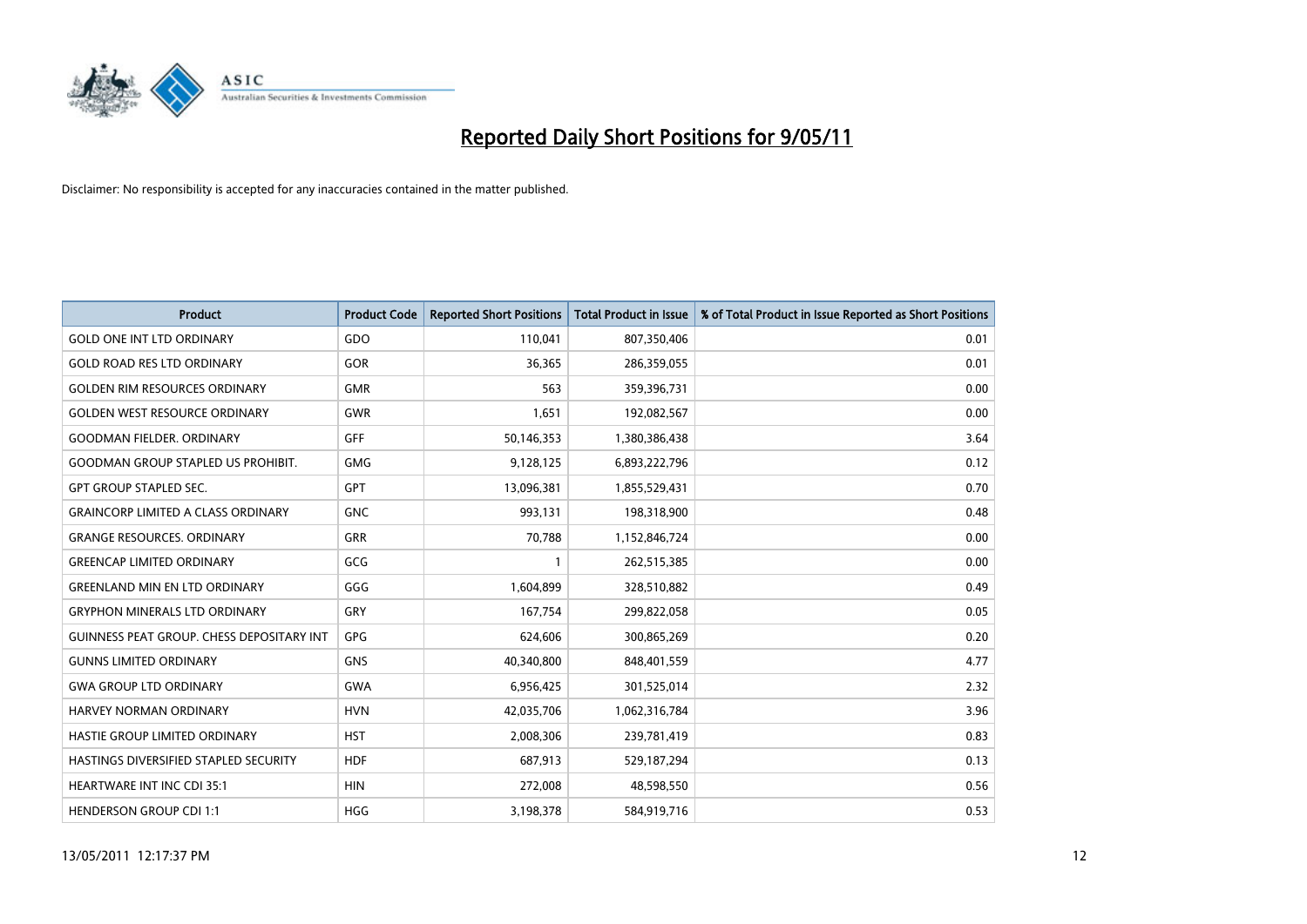

| <b>Product</b>                           | <b>Product Code</b> | <b>Reported Short Positions</b> | <b>Total Product in Issue</b> | % of Total Product in Issue Reported as Short Positions |
|------------------------------------------|---------------------|---------------------------------|-------------------------------|---------------------------------------------------------|
| HFA HOLDINGS LIMITED ORDINARY            | <b>HFA</b>          | 447,022                         | 117,332,831                   | 0.37                                                    |
| HIGHLANDS PACIFIC ORDINARY               | <b>HIG</b>          | 2,587,126                       | 686,082,148                   | 0.38                                                    |
| HILLGROVE RES LTD ORDINARY               | <b>HGO</b>          | 409,492                         | 793,698,575                   | 0.05                                                    |
| HILLS HOLDINGS LTD ORDINARY              | <b>HIL</b>          | 2,454,143                       | 249,139,016                   | 0.97                                                    |
| HORIZON OIL LIMITED ORDINARY             | <b>HZN</b>          | 2,364,064                       | 1,130,811,515                 | 0.20                                                    |
| <b>ICON ENERGY LIMITED ORDINARY</b>      | <b>ICN</b>          | 241,780                         | 469,301,394                   | 0.05                                                    |
| <b>IINET LIMITED ORDINARY</b>            | <b>IIN</b>          | 1,285,820                       | 152,160,119                   | 0.84                                                    |
| ILUKA RESOURCES ORDINARY                 | <b>ILU</b>          | 1,345,398                       | 418,700,517                   | 0.31                                                    |
| <b>IMDEX LIMITED ORDINARY</b>            | <b>IMD</b>          | 116,466                         | 199,414,165                   | 0.04                                                    |
| IMF (AUSTRALIA) LTD ORDINARY             | <b>IMF</b>          | 329,821                         | 123,828,193                   | 0.26                                                    |
| IMX RESOURCES LTD ORDINARY               | <b>IXR</b>          | 20,000                          | 262,612,803                   | 0.01                                                    |
| <b>INCITEC PIVOT ORDINARY</b>            | IPL                 | 822,342                         | 1,628,730,107                 | 0.03                                                    |
| <b>INDAGO RESOURCES LTD ORDINARY</b>     | IDG                 | 8,179                           | 6,209,865                     | 0.13                                                    |
| <b>INDEPENDENCE GROUP ORDINARY</b>       | <b>IGO</b>          | 518,161                         | 199,497,042                   | 0.25                                                    |
| <b>INDOPHIL RESOURCES ORDINARY</b>       | <b>IRN</b>          | 1,466,743                       | 471,445,763                   | 0.30                                                    |
| <b>INDUSTREA LIMITED ORDINARY</b>        | <b>IDL</b>          | 1,693,411                       | 364,524,797                   | 0.46                                                    |
| <b>INFIGEN ENERGY STAPLED SECURITIES</b> | <b>IFN</b>          | 3,411,962                       | 762,265,972                   | 0.44                                                    |
| ING RE COM GROUP STAPLED SECURITIES      | <b>ILF</b>          | 9,075                           | 441,029,194                   | 0.00                                                    |
| INSURANCE AUSTRALIA ORDINARY             | IAG                 | 9,644,976                       | 2,079,034,021                 | 0.45                                                    |
| INT GOLDFIELDS LTD ORDINARY              | <b>IGS</b>          | 12,197,682                      | 500,440,386                   | 2.44                                                    |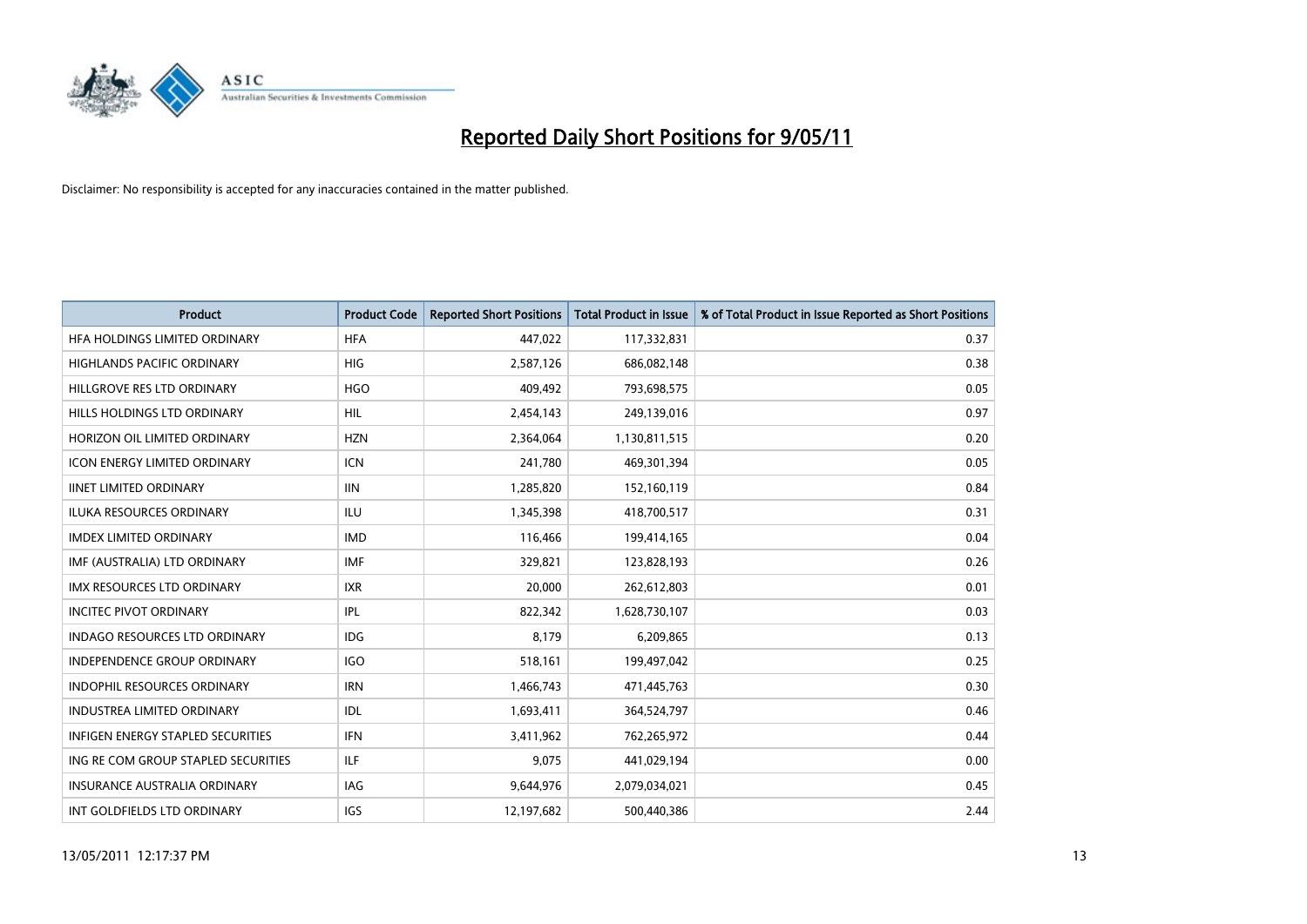

| <b>Product</b>                                  | <b>Product Code</b> | <b>Reported Short Positions</b> | <b>Total Product in Issue</b> | % of Total Product in Issue Reported as Short Positions |
|-------------------------------------------------|---------------------|---------------------------------|-------------------------------|---------------------------------------------------------|
| INTEGRA MINING LTD, ORDINARY                    | <b>IGR</b>          | 5,109,165                       | 841,525,727                   | 0.60                                                    |
| <b>INTREPID MINES ORDINARY</b>                  | <b>IAU</b>          | 1,935,306                       | 520,617,420                   | 0.36                                                    |
| <b>INVESTA OFFICE FUND STAPLED SECURITIES</b>   | <b>IOF</b>          | 9,406,683                       | 2,729,071,212                 | 0.32                                                    |
| <b>INVOCARE LIMITED ORDINARY</b>                | <b>IVC</b>          | 719,326                         | 102,421,288                   | 0.70                                                    |
| <b>ION LIMITED ORDINARY</b>                     | <b>ION</b>          | 164,453                         | 256,365,105                   | 0.06                                                    |
| <b>IOOF HOLDINGS LTD ORDINARY</b>               | IFL                 | 978,355                         | 229,794,395                   | 0.42                                                    |
| <b>IRESS MARKET TECH. ORDINARY</b>              | <b>IRE</b>          | 2,190,705                       | 126,018,142                   | 1.74                                                    |
| <b>IRON ORE HOLDINGS ORDINARY</b>               | <b>IOH</b>          | 20,171                          | 139,079,674                   | 0.01                                                    |
| ISHARES FTSE CHINA25 CDI 1:1                    | <b>IZZ</b>          | 3,532                           | 128,250,000                   | 0.00                                                    |
| ISHARES MSCI AUS 200 ISHARES MSCI AUS 200       | IOZ                 | 1,780                           | 1,950,015                     | 0.09                                                    |
| <b>ISHARES MSCI BRIC CDI 1:1</b>                | <b>IBK</b>          | 8,110                           | 3,650,000                     | 0.22                                                    |
| ISHARES S&P 500 CDI 1:1                         | <b>IVV</b>          | 4,750                           | 116,350,000                   | 0.00                                                    |
| ISHARES S&P HIGH DIV ISHARES S&P HIGH DIV       | <b>IHD</b>          | 16.882                          | 1,700,055                     | 1.00                                                    |
| ISHARES S&P/ASX 20 ISHARES S&P/ASX20            | <b>ILC</b>          | 15,621                          | 2,175,008                     | 0.72                                                    |
| ISHARES SMALL ORDS ISHARES SMALL ORDS           | <b>ISO</b>          | 141,036                         | 5,700,000                     | 2.47                                                    |
| <b>ISOFT GROUP LIMITED ORDINARY</b>             | <b>ISF</b>          | 4,838,332                       | 1,070,595,874                 | 0.46                                                    |
| <b>IVANHOE AUSTRALIA ORDINARY</b>               | <b>IVA</b>          | 377,947                         | 418,709,553                   | 0.09                                                    |
| <b>JABIRU METALS LTD ORDINARY</b>               | <b>JML</b>          | 23,141                          | 558,654,366                   | 0.00                                                    |
| <b>IAMES HARDIE INDUST CHESS DEPOSITARY INT</b> | <b>IHX</b>          | 19,182,313                      | 436,386,587                   | 4.33                                                    |
| <b>JAMESON RESOURCES ORDINARY</b>               | IAL                 | 1,600,000                       | 95,828,865                    | 1.67                                                    |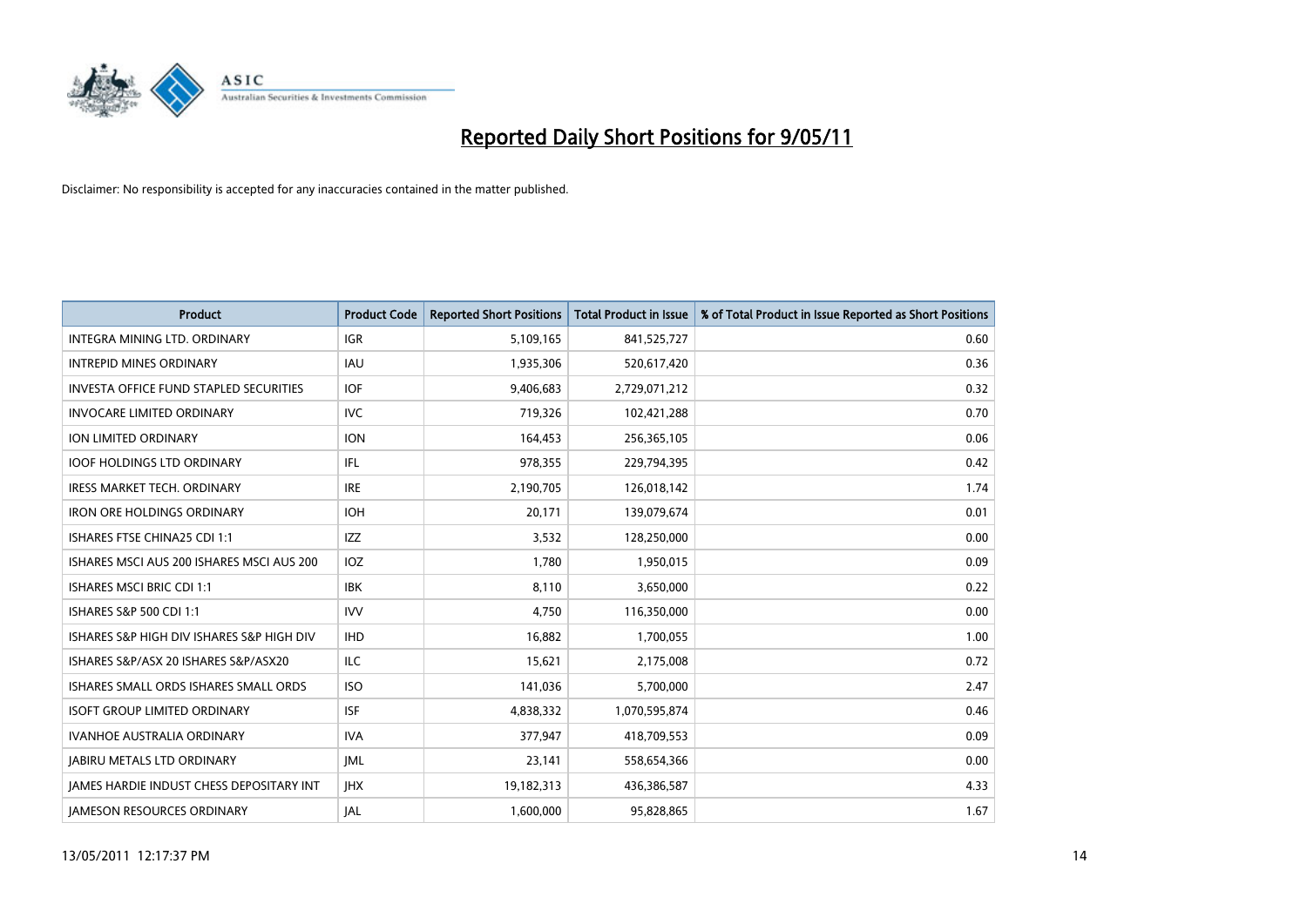

| <b>Product</b>                        | <b>Product Code</b> | <b>Reported Short Positions</b> | <b>Total Product in Issue</b> | % of Total Product in Issue Reported as Short Positions |
|---------------------------------------|---------------------|---------------------------------|-------------------------------|---------------------------------------------------------|
| <b>JB HI-FI LIMITED ORDINARY</b>      | <b>JBH</b>          | 8,351,928                       | 109,364,105                   | 7.61                                                    |
| KAGARA LTD ORDINARY                   | KZL                 | 7,685,594                       | 708,583,835                   | 1.08                                                    |
| KANGAROO RES LTD ORDINARY             | <b>KRL</b>          | 634,570                         | 1,129,430,012                 | 0.05                                                    |
| KAROON GAS AUSTRALIA ORDINARY         | <b>KAR</b>          | 1,061,810                       | 221,420,769                   | 0.48                                                    |
| KASBAH RESOURCES ORDINARY             | KAS                 | 17,529                          | 364,262,596                   | 0.00                                                    |
| KATHMANDU HOLD LTD ORDINARY           | <b>KMD</b>          | 960,564                         | 200,000,000                   | 0.48                                                    |
| <b>KEYBRIDGE CAPITAL ORDINARY</b>     | <b>KBC</b>          | 5.999                           | 172,070,564                   | 0.00                                                    |
| KIMBERLEY METALS LTD ORDINARY         | <b>KBL</b>          | 1,821                           | 161,976,319                   | 0.00                                                    |
| KINGSGATE CONSOLID. ORDINARY          | <b>KCN</b>          | 2,254,034                       | 135,221,250                   | 1.65                                                    |
| KINGSROSE MINING LTD ORDINARY         | <b>KRM</b>          | 353,831                         | 263,130,366                   | 0.13                                                    |
| LEIGHTON HOLDINGS ORDINARY            | LEI                 | 8,268,872                       | 325,663,190                   | 2.49                                                    |
| LEND LEASE GROUP UNIT/ORD STAPLED     | LLC                 | 4,062,433                       | 570,915,669                   | 0.68                                                    |
| LINC ENERGY LTD ORDINARY              | <b>LNC</b>          | 6,263,624                       | 503,418,900                   | 1.21                                                    |
| LIQUEFIED NATURAL ORDINARY            | LNG                 | 267,190                         | 214,099,015                   | 0.12                                                    |
| LYNAS CORPORATION ORDINARY            | <b>LYC</b>          | 42,916,802                      | 1,690,819,142                 | 2.55                                                    |
| MACARTHUR COAL ORDINARY               | <b>MCC</b>          | 3,340,906                       | 302,092,343                   | 1.10                                                    |
| <b>MACMAHON HOLDINGS ORDINARY</b>     | <b>MAH</b>          | 9,209,952                       | 733,711,705                   | 1.26                                                    |
| MACQ ATLAS ROADS GRP ORDINARY STAPLED | <b>MOA</b>          | 5,525,135                       | 452,345,907                   | 1.22                                                    |
| MACOUARIE GROUP LTD ORDINARY          | MQG                 | 2,399,182                       | 346,814,961                   | 0.67                                                    |
| MAGMA METALS LTD. ORDINARY            | <b>MMW</b>          | 10,000                          | 223,351,923                   | 0.00                                                    |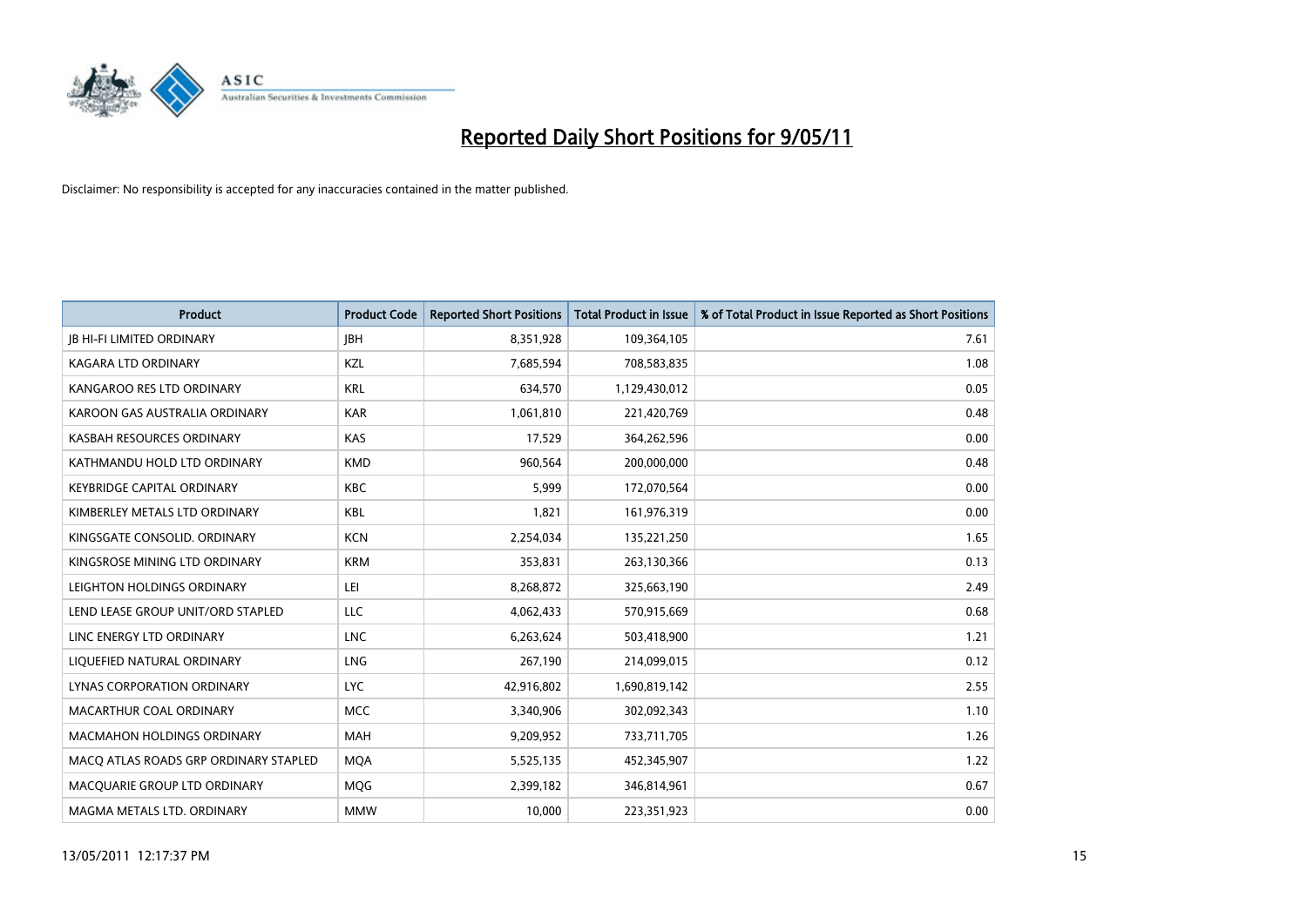

| <b>Product</b>                       | <b>Product Code</b> | <b>Reported Short Positions</b> | <b>Total Product in Issue</b> | % of Total Product in Issue Reported as Short Positions |
|--------------------------------------|---------------------|---------------------------------|-------------------------------|---------------------------------------------------------|
| <b>MANTRA RESOURCES ORDINARY</b>     | <b>MRU</b>          | 139,375                         | 135,326,194                   | 0.09                                                    |
| MAP GROUP STAPLED US PROHIBIT.       | <b>MAP</b>          | 4,121,555                       | 1,861,210,782                 | 0.21                                                    |
| MARENGO MINING ORDINARY              | <b>MGO</b>          | 112,118                         | 995,068,613                   | 0.01                                                    |
| MARYBOROUGH SUGAR ORDINARY           | <b>MSF</b>          | 32,214                          | 69,165,378                    | 0.05                                                    |
| <b>MATRIX C &amp; E LTD ORDINARY</b> | <b>MCE</b>          | 162,306                         | 76,514,098                    | 0.20                                                    |
| MCMILLAN SHAKESPEARE ORDINARY        | <b>MMS</b>          | 52,475                          | 68,067,560                    | 0.07                                                    |
| MCPHERSON'S LTD ORDINARY             | <b>MCP</b>          | 216,965                         | 72,401,758                    | 0.30                                                    |
| MEDUSA MINING LTD ORDINARY           | <b>MML</b>          | 2,180,313                       | 188,233,911                   | 1.15                                                    |
| MELBOURNE IT LIMITED ORDINARY        | <b>MLB</b>          | 186,907                         | 80,662,621                    | 0.24                                                    |
| MEO AUSTRALIA LTD ORDINARY           | <b>MEO</b>          | 5,516,866                       | 539,913,260                   | 1.01                                                    |
| <b>MERMAID MARINE ORDINARY</b>       | <b>MRM</b>          | 1,199,525                       | 215,066,086                   | 0.55                                                    |
| MESOBLAST LIMITED ORDINARY           | <b>MSB</b>          | 1,890,103                       | 279,733,562                   | 0.66                                                    |
| METALS X LIMITED ORDINARY            | <b>MLX</b>          | 333,137                         | 1,365,661,782                 | 0.03                                                    |
| METCASH LIMITED ORDINARY             | <b>MTS</b>          | 17,992,841                      | 768,853,644                   | 2.33                                                    |
| METGASCO LIMITED ORDINARY            | <b>MEL</b>          | 235,435                         | 252,710,972                   | 0.09                                                    |
| METMINCO LIMITED ORDINARY            | <b>MNC</b>          | 3,370,998                       | 1,377,720,365                 | 0.24                                                    |
| MHM METALS LIMITED ORDINARY          | <b>MHM</b>          | 6,855                           | 101,415,410                   | 0.01                                                    |
| MICLYN EXP OFFSHR ORDINARY           | <b>MIO</b>          | 458,368                         | 274,618,684                   | 0.16                                                    |
| MINARA RESOURCES ORDINARY            | <b>MRE</b>          | 8,207,748                       | 1,169,424,487                 | 0.70                                                    |
| MINCOR RESOURCES NL ORDINARY         | <b>MCR</b>          | 863,910                         | 200,608,804                   | 0.43                                                    |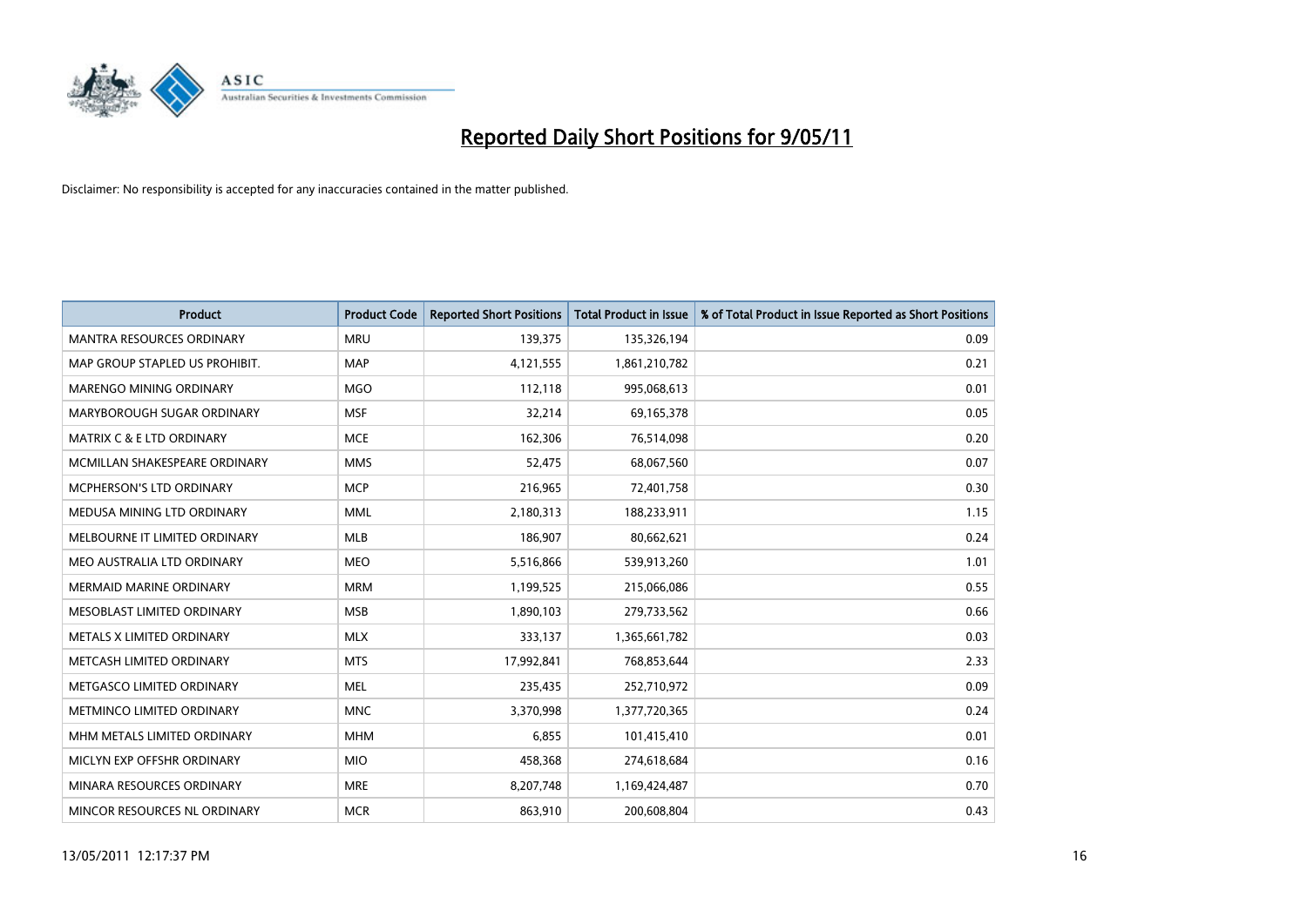

| <b>Product</b>                     | <b>Product Code</b> | <b>Reported Short Positions</b> | Total Product in Issue | % of Total Product in Issue Reported as Short Positions |
|------------------------------------|---------------------|---------------------------------|------------------------|---------------------------------------------------------|
| MINEMAKERS LIMITED ORDINARY        | <b>MAK</b>          | 71,627                          | 227,003,950            | 0.03                                                    |
| MINERAL DEPOSITS ORDINARY          | <b>MDL</b>          | 262,072                         | 60,768,582             | 0.42                                                    |
| MINERAL RESOURCES, ORDINARY        | <b>MIN</b>          | 600,905                         | 169,123,017            | 0.35                                                    |
| MIRABELA NICKEL LTD ORDINARY       | <b>MBN</b>          | 12,000,084                      | 491,561,237            | 2.44                                                    |
| MIRVAC GROUP STAPLED SECURITIES    | <b>MGR</b>          | 18,617,210                      | 3,416,924,188          | 0.52                                                    |
| MOLOPO ENERGY LTD ORDINARY         | <b>MPO</b>          | 1,348,911                       | 250,972,584            | 0.53                                                    |
| <b>MONADELPHOUS GROUP ORDINARY</b> | <b>MND</b>          | 578,493                         | 87,576,827             | 0.66                                                    |
| MOUNT GIBSON IRON ORDINARY         | <b>MGX</b>          | 5,237,735                       | 1,082,570,693          | 0.46                                                    |
| MULTIPLEX SITES SITES              | <b>MXUPA</b>        | 36                              | 4,500,000              | 0.00                                                    |
| MURCHISON METALS LTD ORDINARY      | <b>MMX</b>          | 13,988,627                      | 435,884,268            | 3.21                                                    |
| MYER HOLDINGS LTD ORDINARY         | <b>MYR</b>          | 11,739,213                      | 582,947,884            | 2.00                                                    |
| <b>MYSTATE LIMITED ORDINARY</b>    | <b>MYS</b>          | 1,400                           | 67,439,158             | 0.00                                                    |
| NATIONAL AUST. BANK ORDINARY       | <b>NAB</b>          | 17,264,446                      | 2,169,658,383          | 0.77                                                    |
| NATURAL FUEL LIMITED ORDINARY      | <b>NFL</b>          |                                 | 721,912                | 0.00                                                    |
| NAVITAS LIMITED ORDINARY           | <b>NVT</b>          | 2,453,055                       | 369,358,564            | 0.66                                                    |
| NEPTUNE MARINE ORDINARY            | <b>NMS</b>          | 700,073                         | 1,747,612,299          | 0.04                                                    |
| NEW HOPE CORPORATION ORDINARY      | <b>NHC</b>          | 753,386                         | 830,230,549            | 0.09                                                    |
| NEWCREST MINING ORDINARY           | <b>NCM</b>          | 3,174,616                       | 765,407,334            | 0.39                                                    |
| NEWS CORP A NON-VOTING CDI         | <b>NWSLV</b>        | 814,866                         | 1,829,766,838          | 0.04                                                    |
| NEWS CORP B VOTING CDI             | <b>NWS</b>          | 2,579,476                       | 798,520,953            | 0.32                                                    |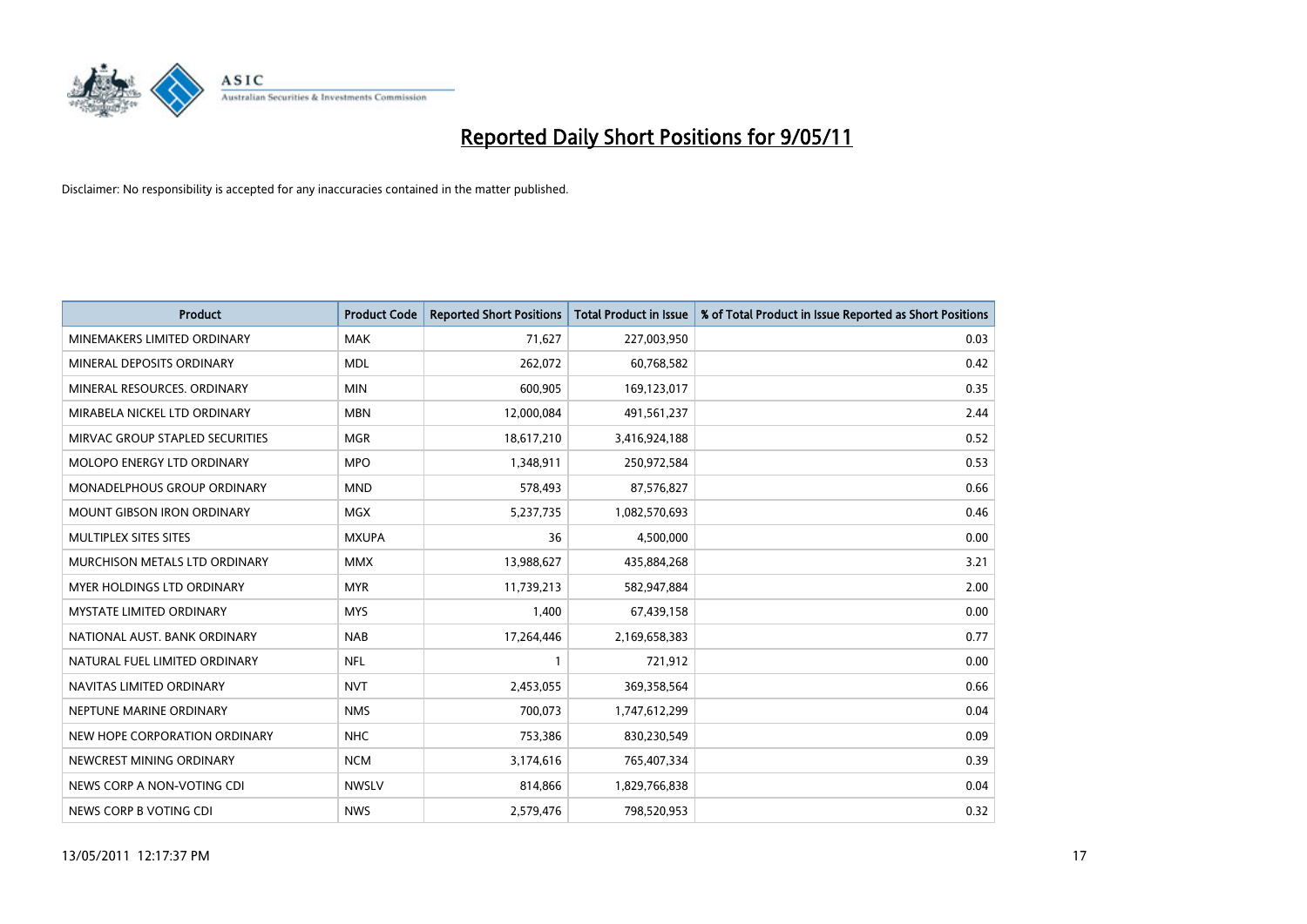

| <b>Product</b>                        | <b>Product Code</b> | <b>Reported Short Positions</b> | Total Product in Issue | % of Total Product in Issue Reported as Short Positions |
|---------------------------------------|---------------------|---------------------------------|------------------------|---------------------------------------------------------|
| NEXBIS LIMITED ORDINARY               | <b>NBS</b>          | 63,733                          | 798,356,704            | 0.01                                                    |
| NEXUS ENERGY LIMITED ORDINARY         | <b>NXS</b>          | 26,023,832                      | 1,162,462,245          | 2.23                                                    |
| NIB HOLDINGS LIMITED ORDINARY         | <b>NHF</b>          | 297,762                         | 466,765,752            | 0.06                                                    |
| NICK SCALI LIMITED ORDINARY           | <b>NCK</b>          | 39,246                          | 81,000,000             | 0.04                                                    |
| NIDO PETROLEUM ORDINARY               | <b>NDO</b>          | 7,322,377                       | 1,373,822,119          | 0.52                                                    |
| NKWE PLATINUM 10C US COMMON           | <b>NKP</b>          | 196,234                         | 559,651,184            | 0.04                                                    |
| NOBLE MINERAL RES ORDINARY            | <b>NMG</b>          | 614.036                         | 382,882,880            | 0.16                                                    |
| NORTHERN CREST ORDINARY               | <b>NOC</b>          | 24,345                          | 133,484,723            | 0.02                                                    |
| NORTHERN IRON LTD ORDINARY            | <b>NFE</b>          | 1,146,355                       | 336,084,863            | 0.34                                                    |
| NRW HOLDINGS LIMITED ORDINARY         | <b>NWH</b>          | 426,299                         | 276,770,445            | 0.15                                                    |
| NSL CONSOLIDATED LTD ORDINARY         | <b>NSL</b>          | 101,269                         | 270,661,373            | 0.03                                                    |
| NUFARM LIMITED ORDINARY               | <b>NUF</b>          | 5,897,634                       | 261,833,005            | 2.24                                                    |
| <b>OAKTON LIMITED ORDINARY</b>        | <b>OKN</b>          | 693,368                         | 93,800,235             | 0.75                                                    |
| OCEANAGOLD CORP. CHESS DEPOSITARY INT | <b>OGC</b>          | 1,648,971                       | 262,180,388            | 0.62                                                    |
| OCEANIA CAPITAL LTD ORDINARY          | <b>OCP</b>          | 2,500                           | 91,921,295             | 0.00                                                    |
| OIL SEARCH LTD ORDINARY               | <b>OSH</b>          | 11,917,486                      | 1,320,648,378          | 0.88                                                    |
| <b>OILEX LTD ORDINARY</b>             | <b>OEX</b>          | 63,746                          | 253,274,885            | 0.03                                                    |
| OM HOLDINGS LIMITED ORDINARY          | <b>OMH</b>          | 6,844,771                       | 504,105,150            | 1.35                                                    |
| <b>ONESTEEL LIMITED ORDINARY</b>      | OST                 | 15,800,245                      | 1,338,106,652          | 1.15                                                    |
| ORICA LIMITED ORDINARY                | ORI                 | 3,144,933                       | 363,223,767            | 0.84                                                    |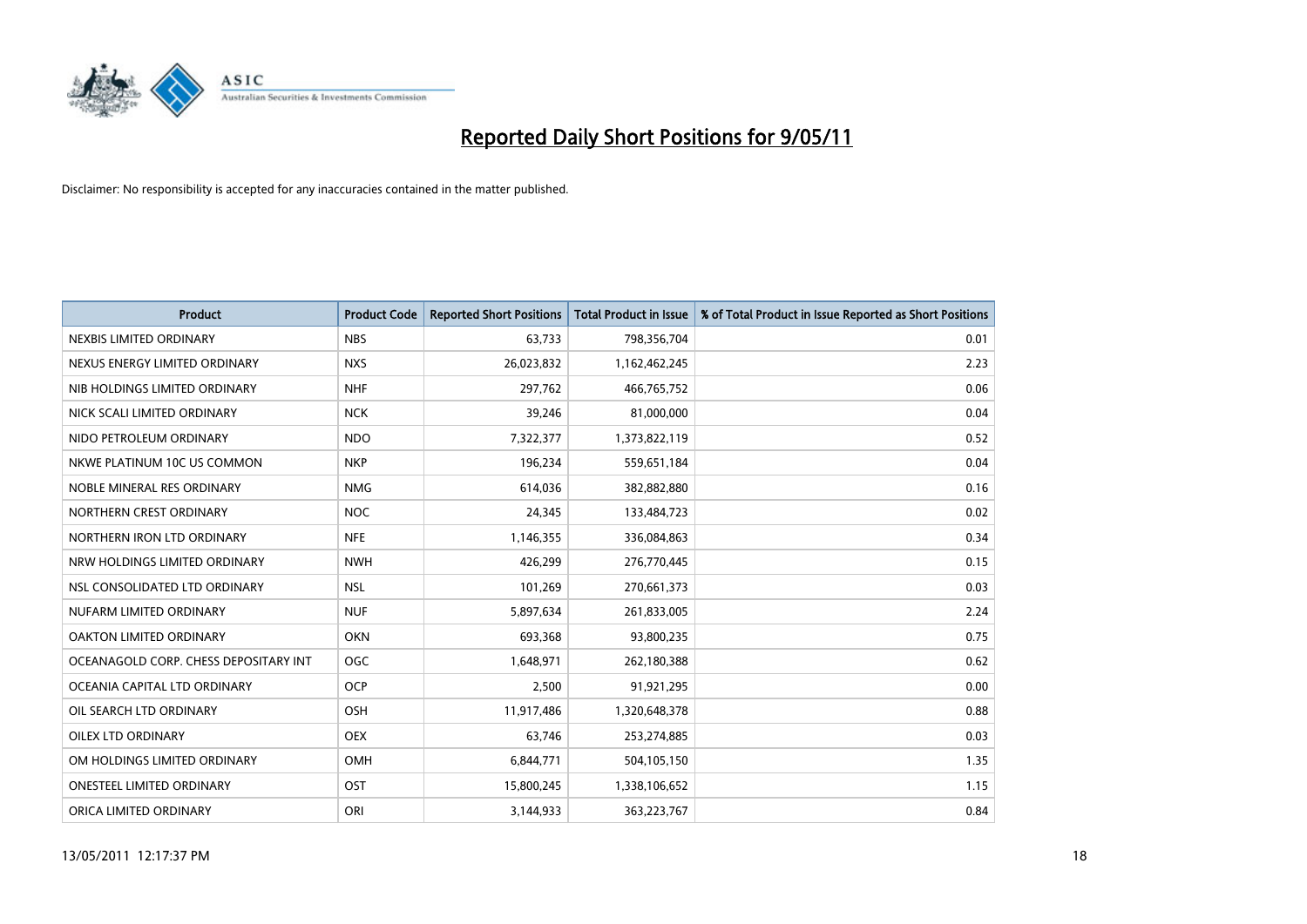

| <b>Product</b>                 | <b>Product Code</b> | <b>Reported Short Positions</b> | Total Product in Issue | % of Total Product in Issue Reported as Short Positions |
|--------------------------------|---------------------|---------------------------------|------------------------|---------------------------------------------------------|
| ORIGIN ENERGY ORDINARY         | <b>ORG</b>          | 2,733,287                       | 1,064,379,759          | 0.24                                                    |
| OROCOBRE LIMITED ORDINARY      | <b>ORE</b>          | 73,410                          | 102,813,894            | 0.07                                                    |
| OROTONGROUP LIMITED ORDINARY   | ORL                 | 23,346                          | 40,880,902             | 0.05                                                    |
| OTTO ENERGY LIMITED ORDINARY   | OEL                 | 109,204                         | 1,134,540,071          | 0.01                                                    |
| OZ MINERALS ORDINARY           | <b>OZL</b>          | 20,716,744                      | 3,238,546,504          | 0.62                                                    |
| <b>PACIFIC BRANDS ORDINARY</b> | <b>PBG</b>          | 8,294,505                       | 931,386,248            | 0.90                                                    |
| PALADIN ENERGY LTD ORDINARY    | <b>PDN</b>          | 13,139,607                      | 777,698,217            | 1.67                                                    |
| PANAUST LIMITED ORDINARY       | <b>PNA</b>          | 19,675,838                      | 2,965,008,426          | 0.64                                                    |
| PANORAMIC RESOURCES ORDINARY   | PAN                 | 1,013,996                       | 207,050,710            | 0.48                                                    |
| PAPERLINX LIMITED ORDINARY     | <b>PPX</b>          | 18,963,268                      | 603,580,761            | 3.13                                                    |
| PAPILLON RES LTD ORDINARY      | PIR                 | 72,081                          | 190,812,855            | 0.03                                                    |
| PATTIES FOODS LTD ORDINARY     | PFL                 |                                 | 138,989,223            | 0.00                                                    |
| PEET LIMITED ORDINARY          | <b>PPC</b>          | 91,517                          | 303,854,244            | 0.02                                                    |
| PENINSULA ENERGY LTD ORDINARY  | <b>PEN</b>          | 45,320                          | 2,087,215,700          | 0.00                                                    |
| PERILYA LIMITED ORDINARY       | PEM                 | 461,591                         | 526,075,563            | 0.09                                                    |
| PERPETUAL LIMITED ORDINARY     | PPT                 | 2,454,949                       | 44,669,352             | 5.50                                                    |
| PERSEUS MINING LTD ORDINARY    | PRU                 | 3,697,824                       | 424,017,088            | 0.86                                                    |
| PETSEC ENERGY ORDINARY         | <b>PSA</b>          | 223,332                         | 231,283,622            | 0.10                                                    |
| PHARMAXIS LTD ORDINARY         | <b>PXS</b>          | 947,861                         | 228,290,309            | 0.41                                                    |
| PHOTON GROUP LTD ORDINARY      | <b>PGA</b>          | 250,510                         | 1,540,886,866          | 0.02                                                    |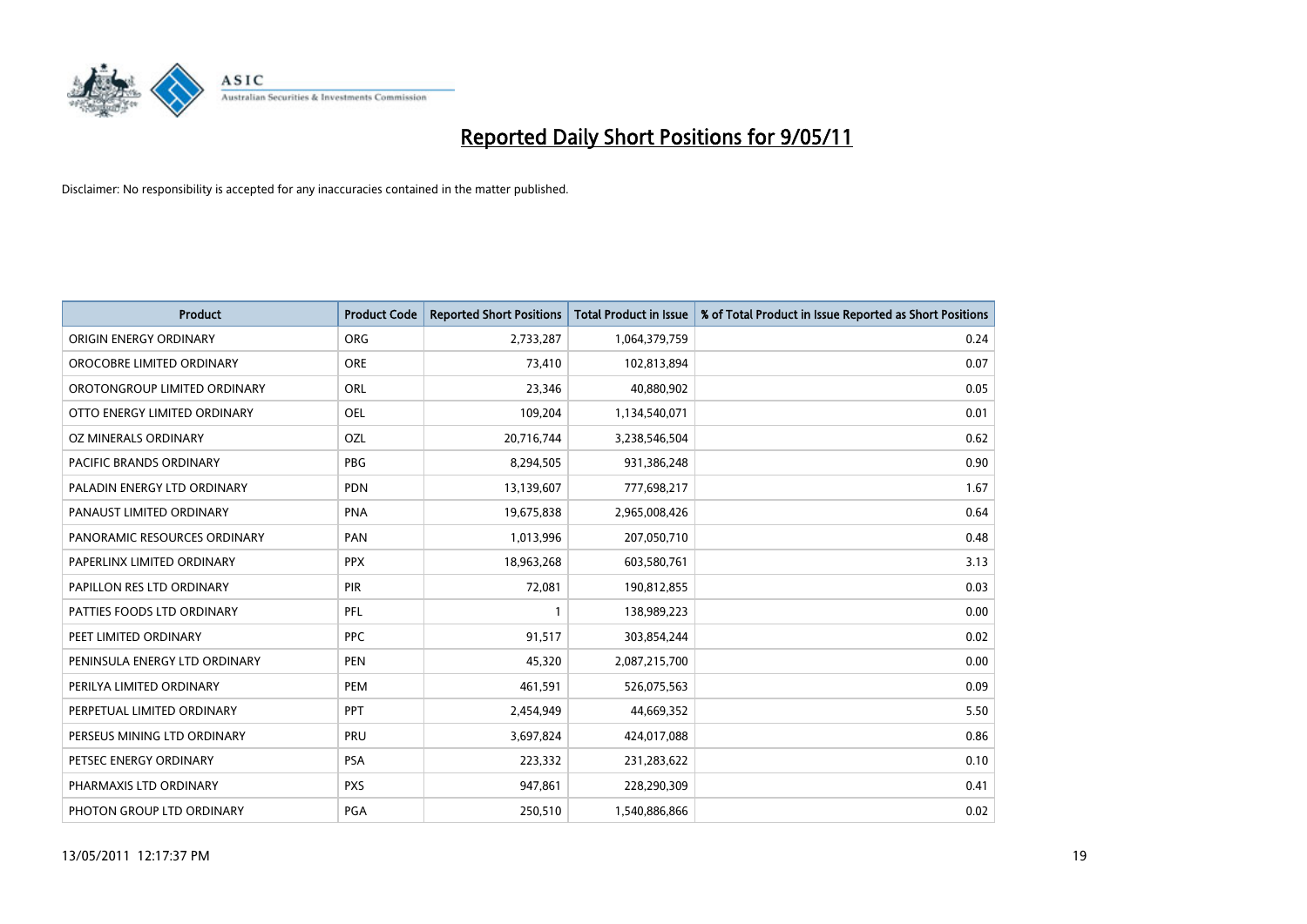

| <b>Product</b>                       | <b>Product Code</b> | <b>Reported Short Positions</b> | Total Product in Issue | % of Total Product in Issue Reported as Short Positions |
|--------------------------------------|---------------------|---------------------------------|------------------------|---------------------------------------------------------|
| PLATINUM ASSET ORDINARY              | <b>PTM</b>          | 6,717,360                       | 561,347,878            | 1.18                                                    |
| PLATINUM AUSTRALIA ORDINARY          | <b>PLA</b>          | 5,106,407                       | 392,430,039            | 1.31                                                    |
| PLATINUM CAPITAL LTD ORDINARY        | <b>PMC</b>          |                                 | 164,959,410            | 0.00                                                    |
| PMP LIMITED ORDINARY                 | <b>PMP</b>          | 48,366                          | 335,338,483            | 0.01                                                    |
| PORT BOUVARD LIMITED ORDINARY        | PBD                 | 6,754                           | 593,868,295            | 0.00                                                    |
| PRANA BIOTECHNOLOGY ORDINARY         | PBT                 | 526,750                         | 269,292,203            | 0.20                                                    |
| PREMIER INVESTMENTS ORDINARY         | <b>PMV</b>          | 597,597                         | 155,062,831            | 0.40                                                    |
| PRIMA BIOMED LTD ORDINARY            | <b>PRR</b>          | 258,911                         | 809,228,119            | 0.03                                                    |
| PRIMARY HEALTH CARE ORDINARY         | <b>PRY</b>          | 9,255,886                       | 497,349,803            | 1.87                                                    |
| PRIME INFR GROUP. STAPLED SECURITIES | PIH                 | 308,735                         | 351,776,795            | 0.09                                                    |
| PRIME MEDIA GRP LTD ORDINARY         | <b>PRT</b>          | 14,825                          | 366,330,303            | 0.00                                                    |
| PROGEN PHARMACEUTIC ORDINARY         | <b>PGL</b>          | 151,596                         | 24,709,097             | 0.61                                                    |
| PROGRAMMED ORDINARY                  | <b>PRG</b>          | 409,717                         | 118,169,908            | 0.34                                                    |
| <b>PSIVIDA CORP CDI 1:1</b>          | <b>PVA</b>          | 6,878                           | 8,891,730              | 0.08                                                    |
| <b>QANTAS AIRWAYS ORDINARY</b>       | QAN                 | 36,101,337                      | 2,265,123,620          | 1.57                                                    |
| OBE INSURANCE GROUP ORDINARY         | OBE                 | 17,792,218                      | 1,092,653,182          | 1.61                                                    |
| OR NATIONAL LIMITED ORDINARY         | <b>ORN</b>          | 18,263,598                      | 2,440,000,000          | 0.73                                                    |
| <b>QUBE LOGISTICS ORDINARY UNITS</b> | QUB                 | 18,364,308                      | 610,839,329            | 3.01                                                    |
| RAMELIUS RESOURCES ORDINARY          | <b>RMS</b>          | 117,339                         | 291,658,795            | 0.03                                                    |
| RAMSAY HEALTH CARE ORDINARY          | <b>RHC</b>          | 1,897,085                       | 202,081,252            | 0.92                                                    |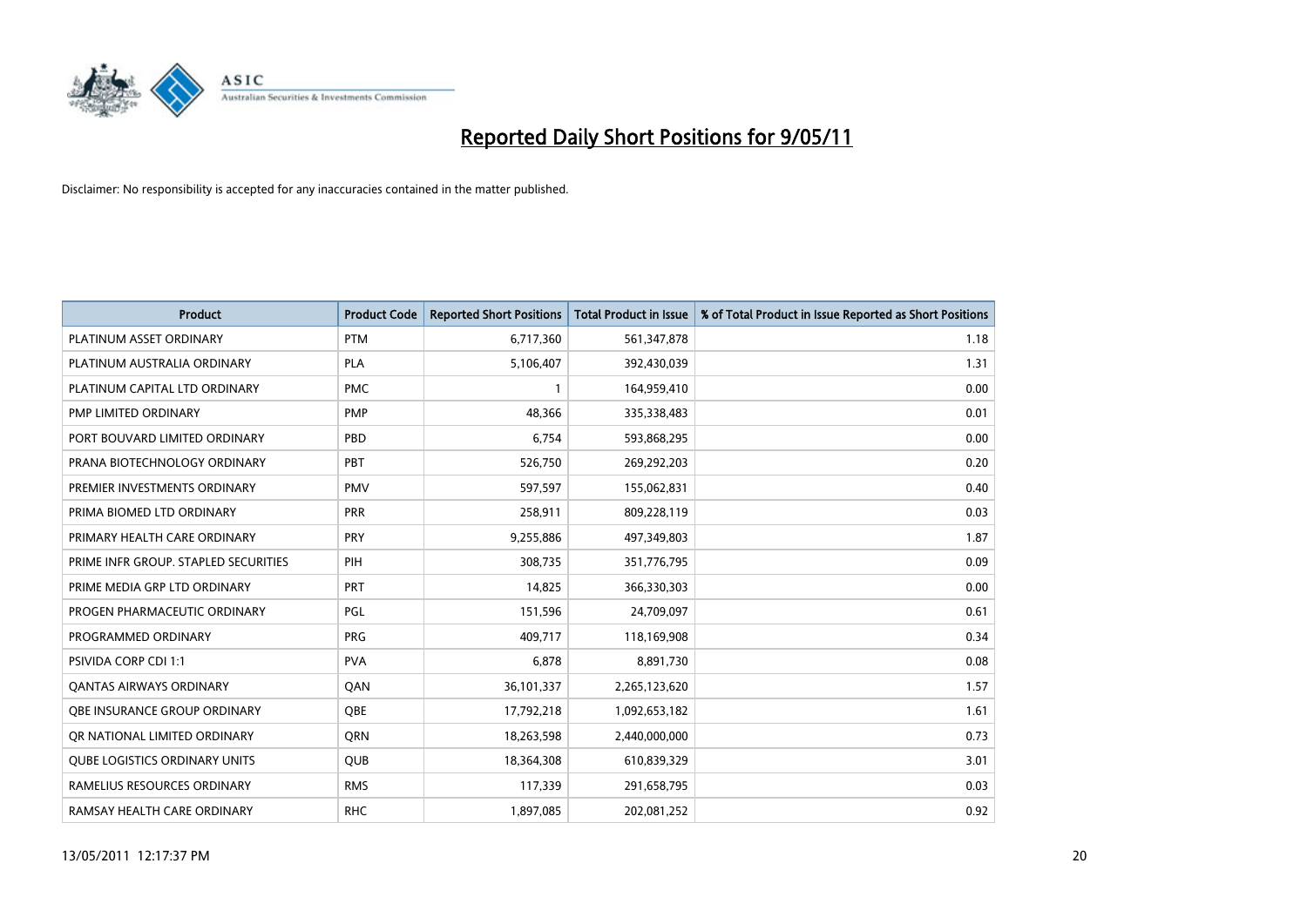

| Product                             | <b>Product Code</b> | <b>Reported Short Positions</b> | Total Product in Issue | % of Total Product in Issue Reported as Short Positions |
|-------------------------------------|---------------------|---------------------------------|------------------------|---------------------------------------------------------|
| <b>RCR TOMLINSON ORDINARY</b>       | <b>RCR</b>          | 68,067                          | 131,897,672            | 0.05                                                    |
| <b>REA GROUP ORDINARY</b>           | <b>REA</b>          | 44,554                          | 130,401,680            | 0.02                                                    |
| <b>RECKON LIMITED ORDINARY</b>      | <b>RKN</b>          | $\overline{2}$                  | 133,384,060            | 0.00                                                    |
| RED FORK ENERGY ORDINARY            | <b>RFE</b>          | 57,695                          | 246,979,853            | 0.02                                                    |
| REDFLEX HOLDINGS ORDINARY           | <b>RDF</b>          | 123,642                         | 110,345,599            | 0.11                                                    |
| REED RESOURCES LTD ORDINARY         | <b>RDR</b>          | 368,114                         | 262,237,201            | 0.14                                                    |
| <b>REGIS RESOURCES ORDINARY</b>     | <b>RRL</b>          | 2,544,666                       | 431,217,041            | 0.61                                                    |
| RESMED INC CDI 10:1                 | <b>RMD</b>          | 11,470,106                      | 1,534,676,730          | 0.72                                                    |
| <b>RESOLUTE MINING ORDINARY</b>     | <b>RSG</b>          | 6,424,831                       | 467,618,520            | 1.37                                                    |
| <b>RESOURCE GENERATION ORDINARY</b> | <b>RES</b>          | 229,280                         | 250,200,530            | 0.09                                                    |
| REVERSE CORP LIMITED ORDINARY       | <b>REF</b>          | 25,141                          | 92,382,175             | 0.03                                                    |
| REX MINERALS LIMITED ORDINARY       | <b>RXM</b>          | 249,877                         | 151,438,879            | 0.15                                                    |
| RHG LIMITED ORDINARY                | <b>RHG</b>          | 155,939                         | 318,745,978            | 0.04                                                    |
| <b>RIDLEY CORPORATION ORDINARY</b>  | <b>RIC</b>          | 808,517                         | 307,817,071            | 0.27                                                    |
| RIO TINTO LIMITED ORDINARY          | <b>RIO</b>          | 15,711,492                      | 435,758,720            | 3.59                                                    |
| RIVERCITY MOTORWAY STAPLED          | <b>RCY</b>          | 132,000                         | 957,010,115            | 0.01                                                    |
| RIVERSDALE MINING ORDINARY          | <b>RIV</b>          | 12,660                          | 244,431,186            | 0.00                                                    |
| ROBUST RESOURCES ORDINARY           | <b>ROL</b>          | 1,135,105                       | 84,944,097             | 1.34                                                    |
| ROC OIL COMPANY ORDINARY            | <b>ROC</b>          | 6,279,371                       | 713,154,560            | 0.87                                                    |
| SAI GLOBAL LIMITED ORDINARY         | SAI                 | 244,835                         | 199,552,155            | 0.11                                                    |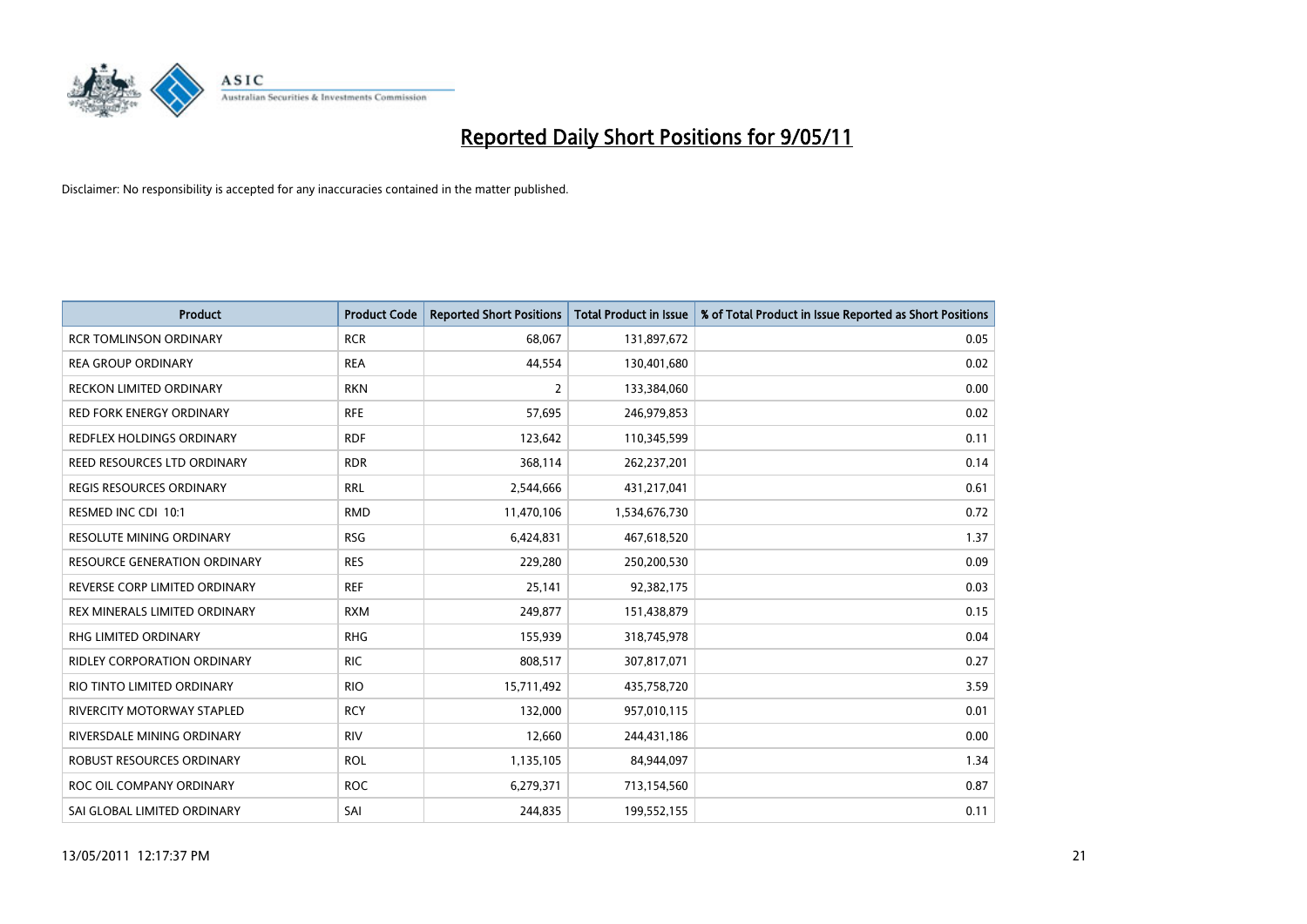

| <b>Product</b>                           | <b>Product Code</b> | <b>Reported Short Positions</b> | <b>Total Product in Issue</b> | % of Total Product in Issue Reported as Short Positions |
|------------------------------------------|---------------------|---------------------------------|-------------------------------|---------------------------------------------------------|
| SALMAT LIMITED ORDINARY                  | <b>SLM</b>          | 144,481                         | 159,767,799                   | 0.09                                                    |
| SAMSON OIL & GAS LTD ORDINARY            | SSN                 | 3,182,995                       | 1,727,080,909                 | 0.18                                                    |
| SANDFIRE RESOURCES ORDINARY              | <b>SFR</b>          | 1,645,360                       | 148,384,969                   | 1.09                                                    |
| <b>SANTOS LTD ORDINARY</b>               | <b>STO</b>          | 5,793,972                       | 877,955,664                   | 0.64                                                    |
| SARACEN MINERAL ORDINARY                 | <b>SAR</b>          | 669.850                         | 492,151,415                   | 0.13                                                    |
| SEDGMAN LIMITED ORDINARY                 | <b>SDM</b>          | 392,946                         | 209,752,689                   | 0.18                                                    |
| SEEK LIMITED ORDINARY                    | <b>SEK</b>          | 8,747,644                       | 336,584,488                   | 2.62                                                    |
| SELECT HARVESTS ORDINARY                 | SHV                 | 23,956                          | 56,226,960                    | 0.05                                                    |
| SENETAS CORPORATION ORDINARY             | <b>SEN</b>          | 756,999                         | 463,105,195                   | 0.16                                                    |
| SENEX ENERGY LIMITED ORDINARY            | <b>SXY</b>          | 125,171                         | 744,320,231                   | 0.02                                                    |
| SERVCORP LIMITED ORDINARY                | SRV                 | 74,177                          | 98,440,807                    | 0.07                                                    |
| SERVICE STREAM ORDINARY                  | <b>SSM</b>          | 344,663                         | 283,418,867                   | 0.12                                                    |
| SEVEN GROUP HOLDINGS ORDINARY            | <b>SVW</b>          | 1,179,791                       | 305,910,281                   | 0.37                                                    |
| SEVEN WEST MEDIA LTD ORDINARY            | <b>SWM</b>          | 6,210,722                       | 610,327,899                   | 1.03                                                    |
| SIGMA PHARMACEUTICAL ORDINARY            | SIP                 | 17,733,857                      | 1,178,626,572                 | 1.49                                                    |
| SILEX SYSTEMS ORDINARY                   | <b>SLX</b>          | 446,412                         | 170,128,997                   | 0.26                                                    |
| SILVER LAKE RESOURCE ORDINARY            | <b>SLR</b>          | 54,518                          | 178,882,838                   | 0.02                                                    |
| SIMS METAL MGMT LTD ORDINARY             | SGM                 | 3,556,083                       | 205,393,914                   | 1.73                                                    |
| SINGAPORE TELECOMM. CHESS DEPOSITARY INT | SGT                 | 5,015,330                       | 234,092,504                   | 2.16                                                    |
| SKILLED GROUP LTD ORDINARY               | <b>SKE</b>          | 53,989                          | 233,089,776                   | 0.01                                                    |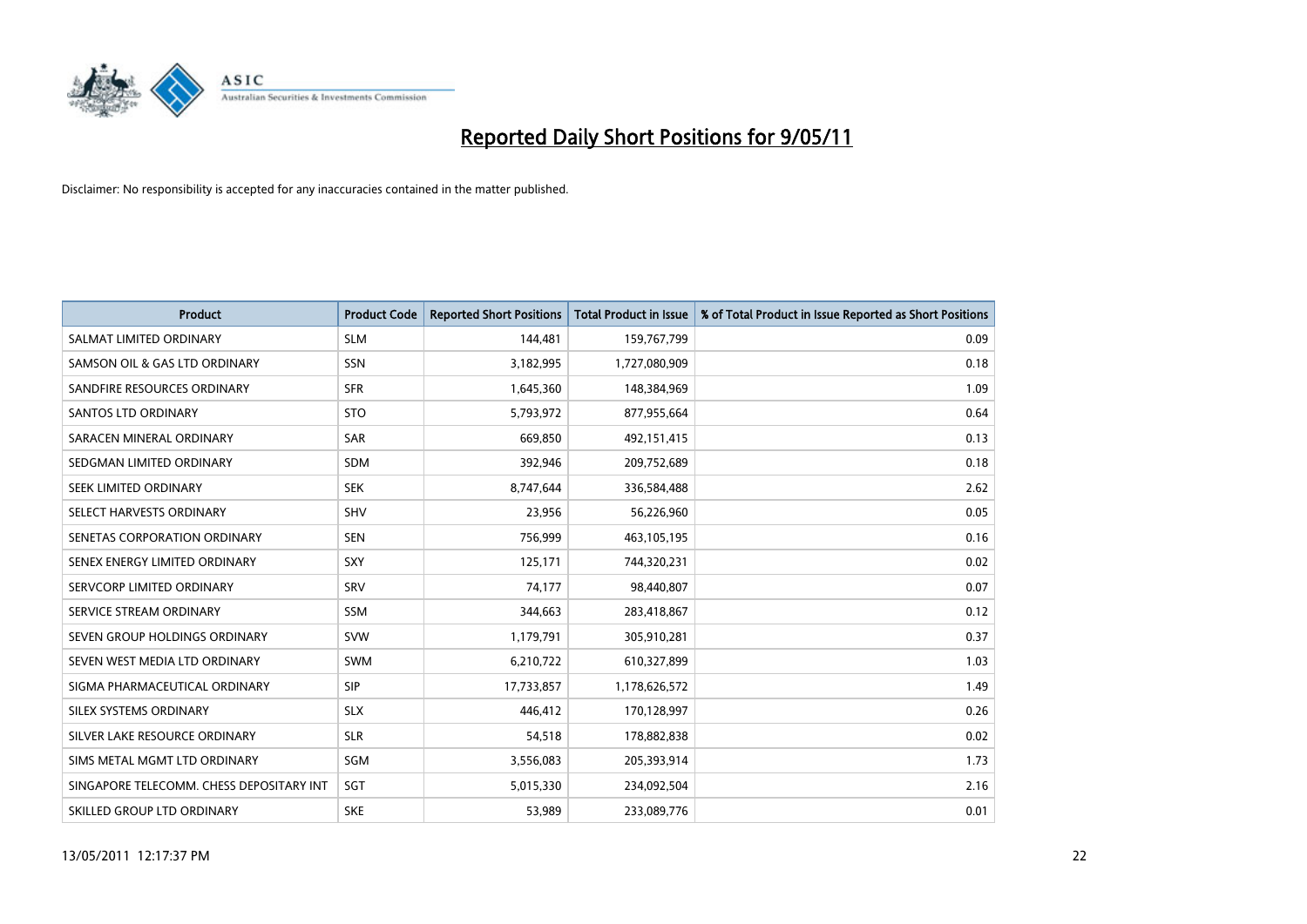

| <b>Product</b>                           | <b>Product Code</b> | <b>Reported Short Positions</b> | <b>Total Product in Issue</b> | % of Total Product in Issue Reported as Short Positions |
|------------------------------------------|---------------------|---------------------------------|-------------------------------|---------------------------------------------------------|
| SKY CITY ENTERTAIN, ORDINARY             | <b>SKC</b>          | 114,200                         | 576,958,340                   | 0.02                                                    |
| <b>SKY NETWORK ORDINARY</b>              | <b>SKT</b>          | 50,000                          | 389,139,785                   | 0.01                                                    |
| <b>SLATER &amp; GORDON ORDINARY</b>      | <b>SGH</b>          | 4,369                           | 149,320,168                   | 0.00                                                    |
| SMS MANAGEMENT. ORDINARY                 | <b>SMX</b>          | 102,290                         | 67,661,358                    | 0.15                                                    |
| SONIC HEALTHCARE ORDINARY                | <b>SHL</b>          | 5,628,067                       | 388,429,875                   | 1.45                                                    |
| SOUL PATTINSON (W.H) ORDINARY            | SOL                 | 38,774                          | 238,640,580                   | 0.01                                                    |
| SOUTH BOULDER MINES ORDINARY             | <b>STB</b>          | 13,311                          | 86,115,688                    | 0.02                                                    |
| SP AUSNET STAPLED SECURITIES             | <b>SPN</b>          | 5,389,742                       | 2,795,115,439                 | 0.18                                                    |
| SPARK INFRASTRUCTURE STAPLED NOTE & UNIT | SKI                 | 17,604,698                      | 1,326,734,264                 | 1.30                                                    |
| SPDR 200 FUND ETF UNITS                  | <b>STW</b>          | 8                               | 50,339,159                    | 0.00                                                    |
| SPECIALTY FASHION ORDINARY               | <b>SFH</b>          | 2,188,240                       | 191,686,122                   | 1.14                                                    |
| SPHERE MINERALS LTD ORDINARY             | <b>SPH</b>          | 1,543                           | 171,348,151                   | 0.00                                                    |
| SPOTLESS GROUP LTD ORDINARY              | <b>SPT</b>          | 1,970,072                       | 262,766,725                   | 0.73                                                    |
| ST BARBARA LIMITED ORDINARY              | <b>SBM</b>          | 3,533,441                       | 325,615,389                   | 1.08                                                    |
| STAGING CONNECTIONS ORDINARY             | <b>STG</b>          | 2,917,189                       | 78,317,726                    | 3.72                                                    |
| STANMORE COAL LTD ORDINARY               | <b>SMR</b>          | 73,240                          | 88,270,738                    | 0.08                                                    |
| STARPHARMA HOLDINGS ORDINARY             | SPL                 | 186,210                         | 247,402,721                   | 0.07                                                    |
| STH AMERICAN COR LTD ORDINARY            | SAY                 | 9,200                           | 245,846,493                   | 0.00                                                    |
| STH CRS ELECT ENGNR ORDINARY             | <b>SXE</b>          | 72,392                          | 142,678,939                   | 0.05                                                    |
| STHN CROSS MEDIA ORDINARY                | <b>SXL</b>          | 3,567,986                       | 651,086,366                   | 0.53                                                    |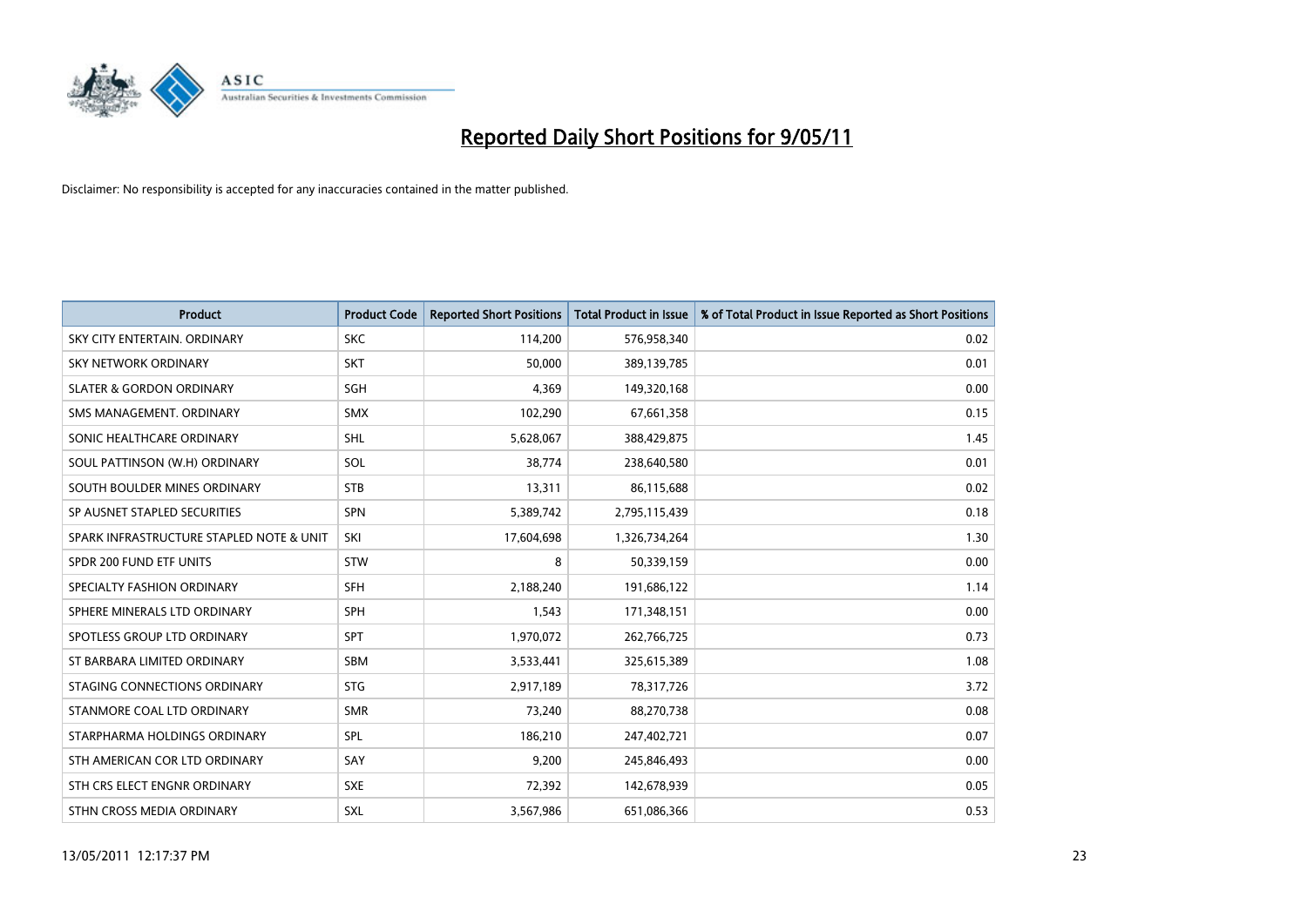

| <b>Product</b>                      | <b>Product Code</b> | <b>Reported Short Positions</b> | <b>Total Product in Issue</b> | % of Total Product in Issue Reported as Short Positions |
|-------------------------------------|---------------------|---------------------------------|-------------------------------|---------------------------------------------------------|
| STOCKLAND UNITS/ORD STAPLED         | <b>SGP</b>          | 9,995,575                       | 2,383,036,717                 | 0.41                                                    |
| STRAITS RES LTD. ORDINARY           | SRO                 | 7,910,822                       | 324,355,749                   | 2.43                                                    |
| <b>STW COMMUNICATIONS ORDINARY</b>  | SGN                 | 280,686                         | 364,310,964                   | 0.07                                                    |
| SUNCORP GROUP LTD ORDINARY          | <b>SUN</b>          | 7,275,827                       | 1,286,600,980                 | 0.55                                                    |
| SUNDANCE ENERGY ORDINARY            | <b>SEA</b>          | 59,537                          | 276,709,585                   | 0.02                                                    |
| SUNDANCE RESOURCES ORDINARY         | <b>SDL</b>          | 17,314,018                      | 2,870,657,168                 | 0.57                                                    |
| SUNLAND GROUP LTD ORDINARY          | <b>SDG</b>          | 13,041                          | 224,881,794                   | 0.00                                                    |
| SUPER RET REP LTD ORDINARY          | <b>SUL</b>          | 81,476                          | 130,018,739                   | 0.07                                                    |
| SWICK MINING ORDINARY               | <b>SWK</b>          | 1,548                           | 236,724,970                   | 0.00                                                    |
| SYMEX HOLDINGS ORDINARY             | <b>SYM</b>          | 6,633                           | 142,481,091                   | 0.00                                                    |
| TABCORP HOLDINGS LTD ORDINARY       | <b>TAH</b>          | 3,029,566                       | 688,019,737                   | 0.41                                                    |
| <b>TALENT2 INTERNATION ORDINARY</b> | <b>TWO</b>          | 9,801                           | 142,434,450                   | 0.01                                                    |
| <b>TALISMAN MINING ORDINARY</b>     | <b>TLM</b>          | 3,079                           | 130,438,627                   | 0.00                                                    |
| <b>TANAMI GOLD NL ORDINARY</b>      | <b>TAM</b>          | 35,876                          | 260,997,677                   | 0.01                                                    |
| TAP OIL LIMITED ORDINARY            | <b>TAP</b>          | 651,334                         | 240,967,311                   | 0.27                                                    |
| <b>TARGET ENERGY ORDINARY</b>       | <b>TEX</b>          | 250.000                         | 249,471,966                   | 0.10                                                    |
| TASSAL GROUP LIMITED ORDINARY       | <b>TGR</b>          | 79,151                          | 146,304,404                   | 0.04                                                    |
| TATTS GROUP LTD ORDINARY            | <b>TTS</b>          | 14,464,763                      | 1,318,683,208                 | 1.10                                                    |
| TELECOM CORPORATION ORDINARY        | <b>TEL</b>          | 21,601,598                      | 1,924,652,813                 | 1.12                                                    |
| TELSTRA CORPORATION. ORDINARY       | <b>TLS</b>          | 48,217,004                      | 12,443,074,357                | 0.38                                                    |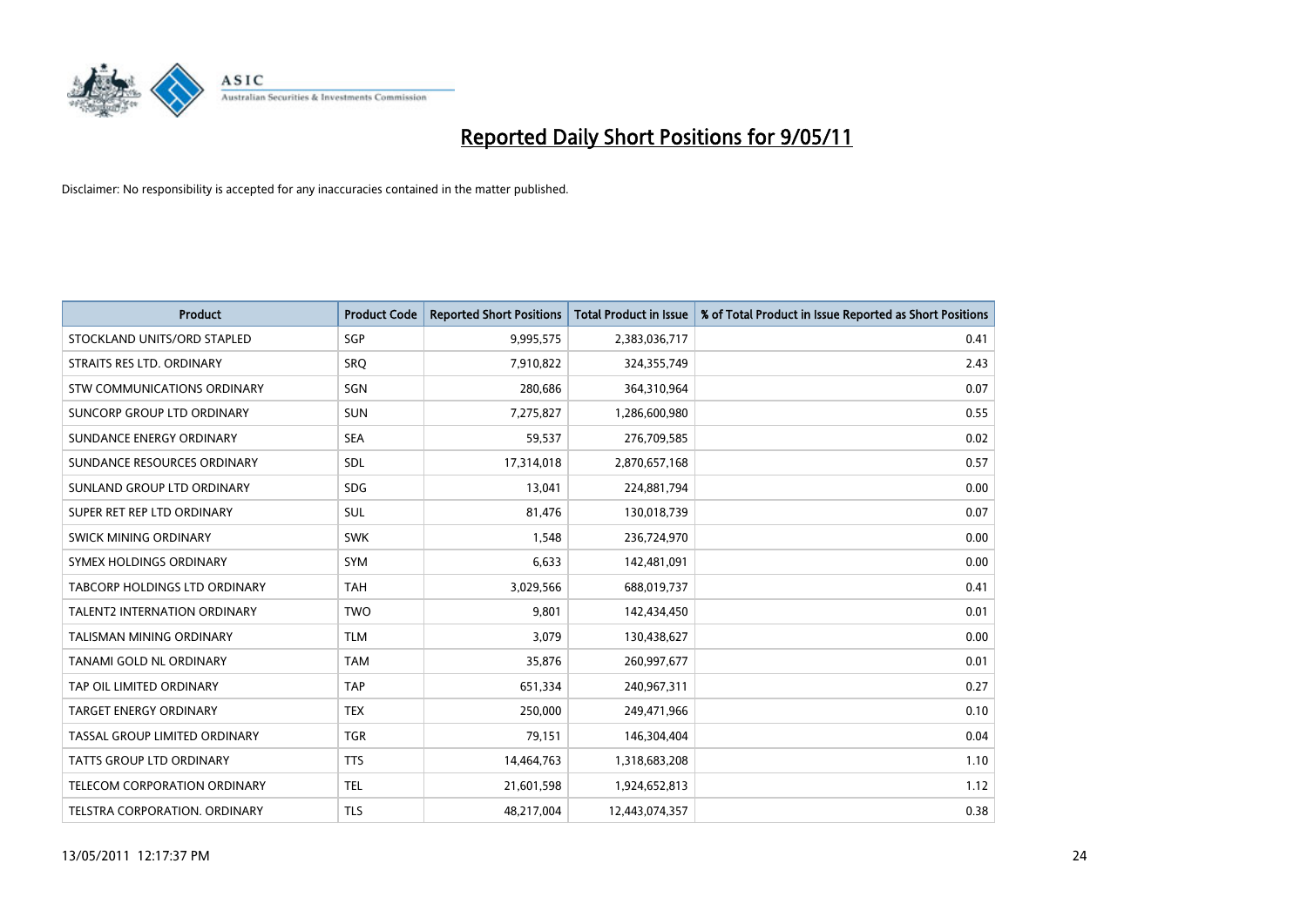

| <b>Product</b>                          | <b>Product Code</b> | <b>Reported Short Positions</b> | <b>Total Product in Issue</b> | % of Total Product in Issue Reported as Short Positions |
|-----------------------------------------|---------------------|---------------------------------|-------------------------------|---------------------------------------------------------|
| TEN NETWORK HOLDINGS ORDINARY           | <b>TEN</b>          | 38,919,522                      | 1,045,236,720                 | 3.71                                                    |
| TERANGA GOLD CORP CDI 1:1               | <b>TGZ</b>          | 343,136                         | 150,228,220                   | 0.22                                                    |
| TFS CORPORATION LTD ORDINARY            | <b>TFC</b>          | 65,951                          | 275,789,494                   | 0.02                                                    |
| THE REJECT SHOP ORDINARY                | <b>TRS</b>          | 624,977                         | 26,033,570                    | 2.38                                                    |
| THOR MINING PLC CHESS DEPOSITARY        | <b>THR</b>          | 2.307                           | 222,489,120                   | 0.00                                                    |
| THORN GROUP LIMITED ORDINARY            | <b>TGA</b>          | 19,151                          | 129,858,924                   | 0.01                                                    |
| THUNDELARRA EXPLOR. ORDINARY            | <b>THX</b>          | 57,135                          | 153,578,927                   | 0.04                                                    |
| TIGER RESOURCES ORDINARY                | <b>TGS</b>          | 354,892                         | 668,635,549                   | 0.05                                                    |
| TIMBERCORP LIMITED ORDINARY             | <b>TIM</b>          | 90,074                          | 352,071,429                   | 0.02                                                    |
| <b>TISHMAN SPEYER UNITS</b>             | <b>TSO</b>          | 120,605                         | 338,440,904                   | 0.04                                                    |
| TNG LIMITED ORDINARY                    | <b>TNG</b>          | 4,321                           | 284,803,062                   | 0.00                                                    |
| TOLL HOLDINGS LTD ORDINARY              | <b>TOL</b>          | 17,515,444                      | 710,128,531                   | 2.44                                                    |
| TORO ENERGY LIMITED ORDINARY            | <b>TOE</b>          | 35,404                          | 964,936,676                   | 0.00                                                    |
| <b>TOWER AUSTRALIA ORDINARY</b>         | <b>TAL</b>          | 390,094                         | 419,652,394                   | 0.08                                                    |
| <b>TOWER LIMITED ORDINARY</b>           | <b>TWR</b>          | 690,119                         | 263,603,448                   | 0.26                                                    |
| TOX FREE SOLUTIONS ORDINARY             | <b>TOX</b>          | 36,745                          | 92,290,500                    | 0.03                                                    |
| TPG TELECOM LIMITED ORDINARY            | <b>TPM</b>          | 4,165,310                       | 775,522,421                   | 0.53                                                    |
| TRANSFIELD SERV INFR STAPLED SECURITIES | <b>TSI</b>          | 154,688                         | 438,756,421                   | 0.04                                                    |
| <b>TRANSFIELD SERVICES ORDINARY</b>     | <b>TSE</b>          | 8,480,544                       | 549,715,957                   | 1.55                                                    |
| TRANSPACIFIC INDUST, ORDINARY           | <b>TPI</b>          | 15.444.525                      | 960,638,735                   | 1.59                                                    |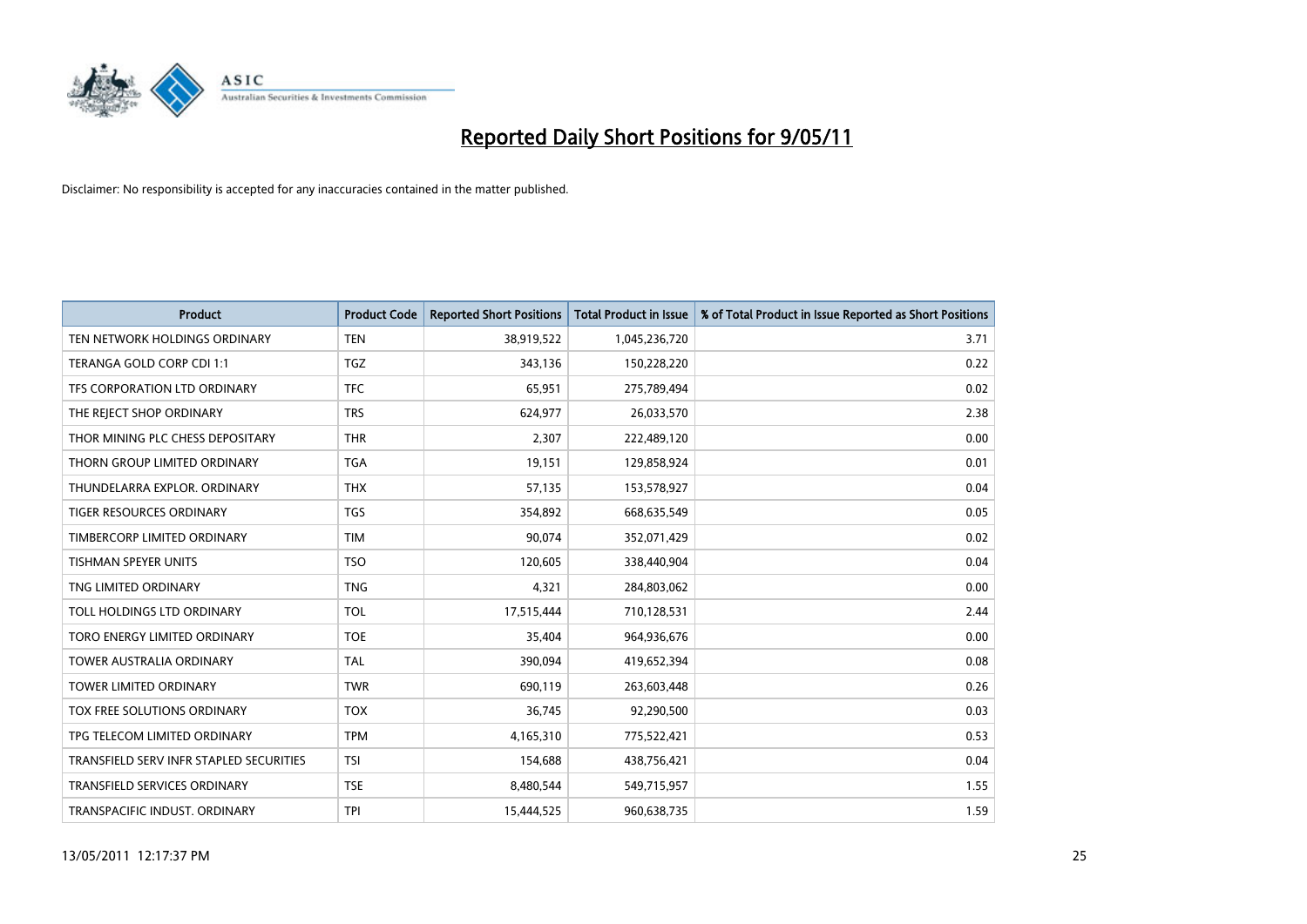

| <b>Product</b>                            | <b>Product Code</b> | <b>Reported Short Positions</b> | <b>Total Product in Issue</b> | % of Total Product in Issue Reported as Short Positions |
|-------------------------------------------|---------------------|---------------------------------|-------------------------------|---------------------------------------------------------|
| TRANSURBAN GROUP TRIPLE STAPLED SEC.      | <b>TCL</b>          | 4,986,864                       | 1,443,543,731                 | 0.32                                                    |
| TRINITY GROUP STAPLED SECURITIES          | <b>TCQ</b>          | 3,419                           | 203,405,927                   | 0.00                                                    |
| TROY RESOURCES NL ORDINARY                | <b>TRY</b>          | 41,629                          | 87,968,823                    | 0.04                                                    |
| UGL LIMITED ORDINARY                      | UGL                 | 5,163,711                       | 166,047,171                   | 3.10                                                    |
| UNILIFE CORPORATION CDI US PROHIBITED     | <b>UNS</b>          | 600.836                         | 273,283,389                   | 0.21                                                    |
| UXC LIMITED ORDINARY                      | <b>UXC</b>          | 45,584                          | 305,789,718                   | 0.01                                                    |
| VALAD PROPERTY GROUP STAPLED US PROHIBIT. | <b>VPG</b>          | 3,909,525                       | 115,108,116                   | 3.39                                                    |
| VDM GROUP LIMITED ORDINARY                | <b>VMG</b>          | 11,116                          | 193,127,749                   | 0.01                                                    |
| <b>VENTURE MINERALS ORDINARY</b>          | <b>VMS</b>          | 152,539                         | 220,943,592                   | 0.06                                                    |
| <b>VIRGIN BLUE HOLDINGS ORDINARY</b>      | <b>VBA</b>          | 41,914,031                      | 2,210,197,600                 | 1.88                                                    |
| VISION GROUP HLDGS ORDINARY               | <b>VGH</b>          | 78,000                          | 74,061,110                    | 0.11                                                    |
| <b>VITA GROUP LTD ORDINARY</b>            | <b>VTG</b>          | 75,190                          | 142,499,800                   | 0.05                                                    |
| VITERRA INC CDI 1:1                       | <b>VTA</b>          | 3,828                           | 68,629,939                    | 0.01                                                    |
| VNGD ALL-WORLD EX-US CDI 1:1              | <b>VEU</b>          | 1,154                           | 685,769                       | 0.17                                                    |
| <b>WATPAC LIMITED ORDINARY</b>            | <b>WTP</b>          | 49,936                          | 183,341,382                   | 0.01                                                    |
| <b>WDS LIMITED ORDINARY</b>               | <b>WDS</b>          | 701                             | 144,055,662                   | 0.00                                                    |
| <b>WEBJET LIMITED ORDINARY</b>            | <b>WEB</b>          | 421,330                         | 77,961,278                    | 0.54                                                    |
| <b>WESFARMERS LIMITED ORDINARY</b>        | <b>WES</b>          | 22,545,001                      | 1,005,197,704                 | 2.21                                                    |
| WESFARMERS LIMITED PARTIALLY PROTECTED    | WESN                | 75,374                          | 151,874,458                   | 0.04                                                    |
| WESTERN AREAS NL ORDINARY                 | <b>WSA</b>          | 6,811,836                       | 179,735,899                   | 3.78                                                    |